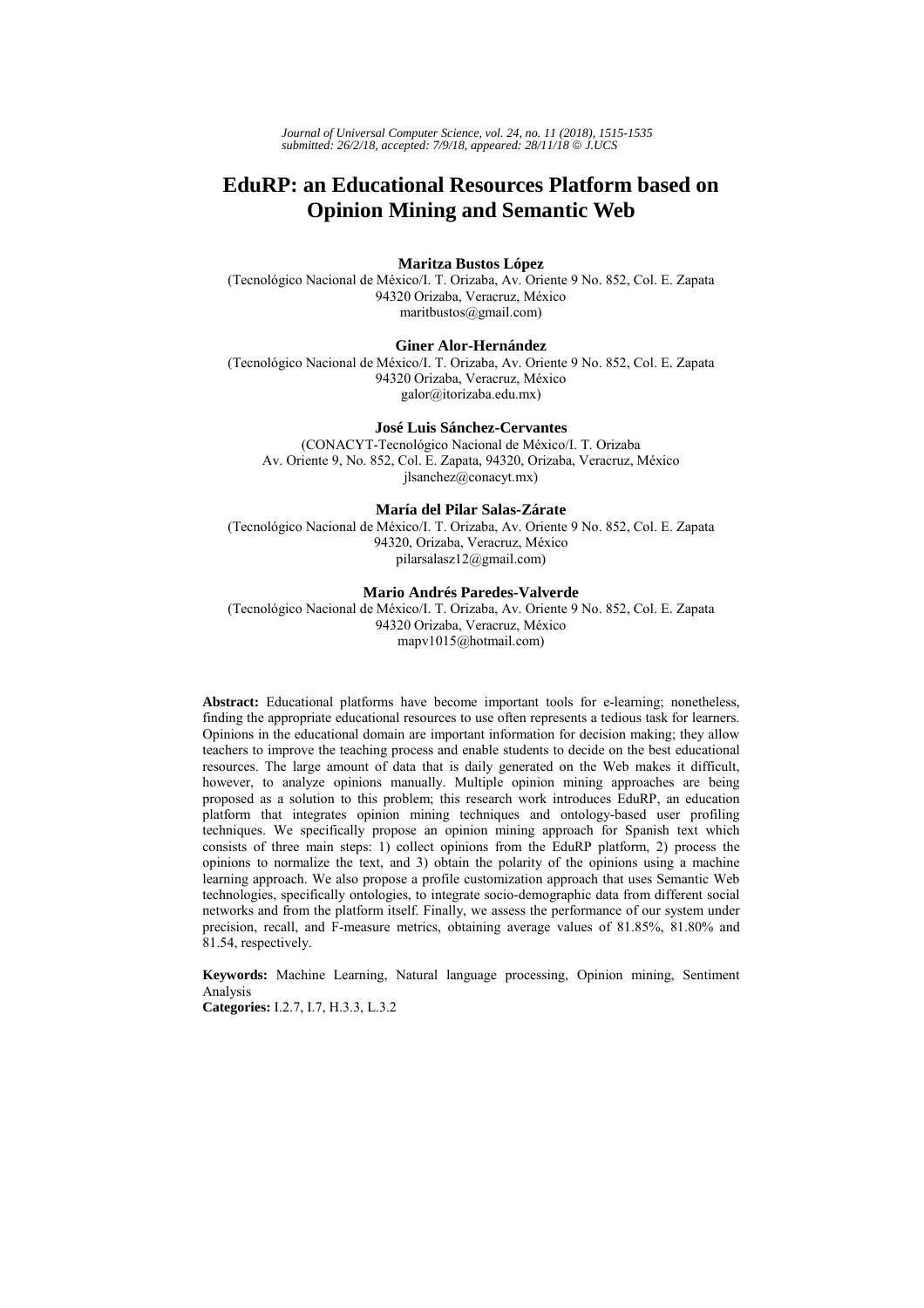# **1 Introduction**

Educational resources are useful tools to support student learning. According to [Anido et al. 2002] an educational resource is an entity that can be used or referred to through a learning process. Multimedia contents, textbooks, tutorials, workbooks and quizzes are examples of educational resources. Nowadays, due to the amount of content generated by users on the Web, finding appropriate resources for student learning is a tedious task. It is therefore necessary to apply techniques that allow students to filter the educational resources that have obtained the best assessment by other users and finally obtain personalized recommendations based on their user profiles. By reducing the time and effort that is required to find suitable educational resources, students can focus more on the learning itself. At the same time, the application of these techniques can help teachers to know how students have evaluated available educational resources and take a decision to improve them if required.

Opinion mining and ontologies are important tools to deal with the abovementioned problem. According to Liu, opinion mining is a technology that allows analyzing people's opinions, sentiments, evaluations, appraisals, attitudes and emotions towards entities, such as products, services, organizations, individuals, issues, events and topics, and their attributes [Liu 2015]. One of the main tasks of opinion mining is polarity identification, which is commonly carried out with the aim of classifying users' feedback on resources into positive, negative and neutral feedback. Recent trends in polarity identification research in education focus on two main approaches: semantic orientation identification and machine learning. The former approach involves the use of lexicons such as SentiWordNet [Baccianella, Esuli and Sebastiani 2010] to determine the polarity of the words contained in a text. As regards the machine learning approach, two data sets are required: one for training a classification algorithm and one for testing the resulting predictive model [Salas-Zárate María del Pilar, Paredes-Valverde Mario Andrés, Limon-Romero Jorge, Tlapa Diego and Baez Lopez Yolanda 2016]. Even though both methods have provided satisfactory results, multiple works have demonstrated that machine learning approaches are more effective. Ontologies represent one of the main building blocks of the Semantic Web; they are complex and formal vocabularies that semantically describe the concepts and relations used to represent a specific domain. Ontologies enable the sharing and reuse of static knowledge, thus reducing the effort needed to implement knowledge-based systems.

In this work, we propose EduRP, an educational resources platform that integrates opinion mining techniques and ontology-based user profiling techniques. Our contribution is therefore two-fold. On the one hand, we propose an approach for machine learning-based opinion mining on Spanish text, whose aim is to analyze comments of EduRP platform users. The Spanish language is the second most spoken language in the world and the third most used language on the Internet; nonetheless, the development and application of automatic polarity identification systems in non-English languages (including Spanish) are rarely explored by Human Language Technologies (HLT) or Natural Language Processing (NLP) researchers [Martínez Cámara 2016]. On the other hand, we propose a semantic profile development approach, which involves socio-demographic information retrieved from social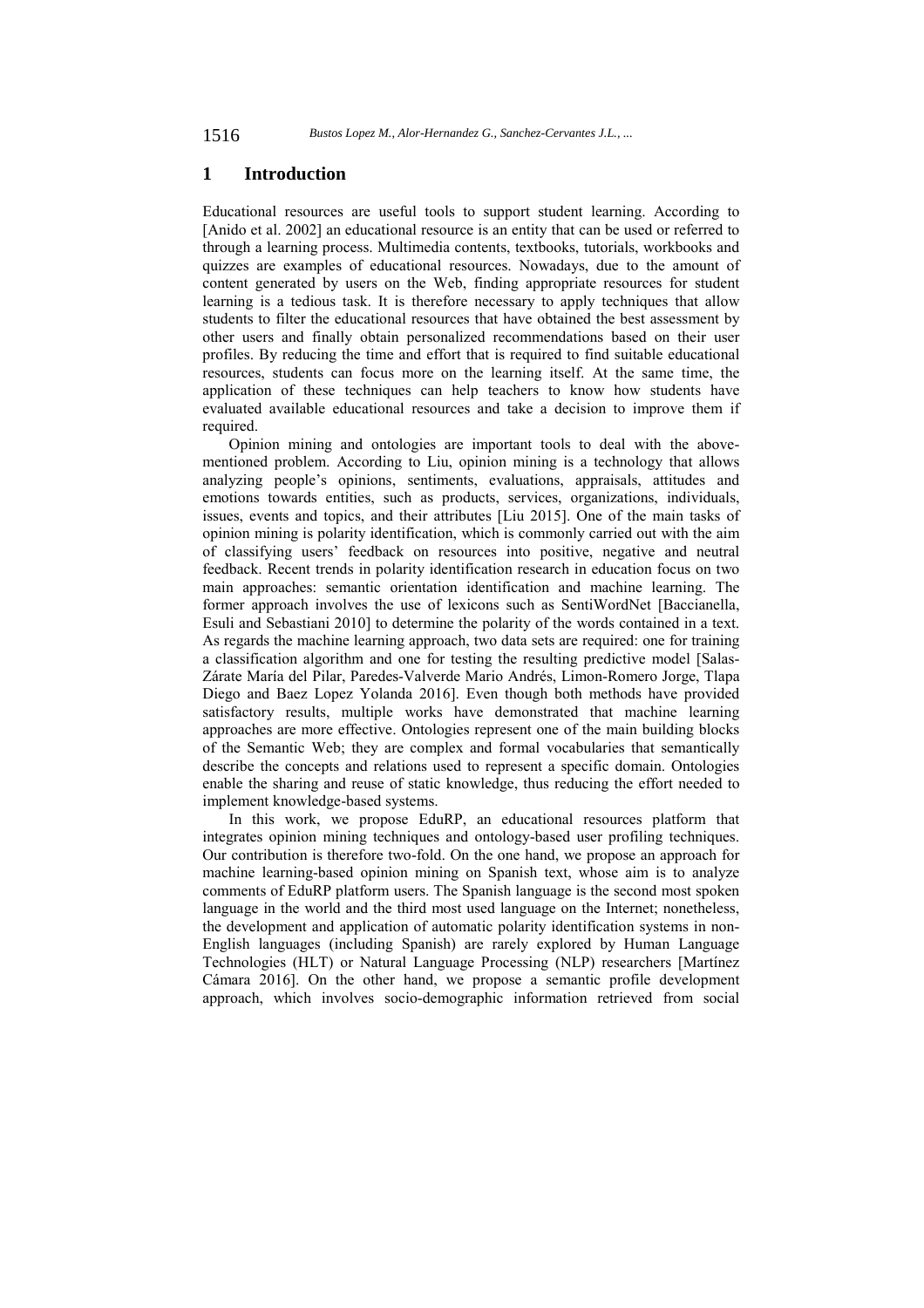networks and our platform itself. Socio-demographic information is crucial in the educational domain, because it allows teachers, instructors, and facilitators to determine the impact of socio-demographic factors on both student academic performance and attitudes toward e-learning experiences.

The structure of this paper is as follows. Section 2 presents a review of the literature on opinion mining and ontology-based user profiling in the educational domain. The overall design of our approach is described in Section 3, whereas Section 4 introduces a case study of the generation of opinion mining statistics for students and teachers. Section 5 describes the experiments and the evaluation results concerning the effectiveness of the proposed system. Finally, conclusions and remarks about future work are presented in Section 6.

# **2 Related work**

### **2.1 Opinion mining**

Opinion mining is an ongoing research field in computer science, and it is also a fastgrowing research field with applications in multiple domains. In educational contexts, the benefits of opinion mining techniques are explored due to the importance of forums, blogs, social networks, review websites, and other Web 2.0 tools for both learners and teachers. Therefore, multiple opinion mining methods, algorithms, systems, and platforms have been proposed from both lexicon-based and machine learning based approaches. The levels at which these approaches deal with the polarity classification task range from the feature/aspect level to the document level, including word and sentence levels.

Authors [Kravvaris and Kermanidis 2017] proposed a semantic-based information retrieval technique for machine learning-based opinion mining, whose aim is to improve educational video retrieval. The technique was evaluated using a dataset of educational YouTube videos to filter the videos' comments judged as negatives that had a weak semantic connection with the videos' verbal content. To this end, the polarity of the comments was computed at the sentence level. On the other hand, [Rajput, Haider and Ghani 2016] presented a lexicon-based method for text analysis of end-of-course student evaluation feedback at a higher education institution. The goal of the method was to compute the polarity of free-text evaluation comments at the word and sentence levels.

Opinion mining techniques have also been proposed as algorithms in the context of recommending systems, adaptive e-learning systems, and student feedback systems. For instance, an e-leaning recommending system for teachers was proposed in [Tewari, Saroj and Barman 2015] with the aim of timely improving the quality of the e-materials from the learners' viewpoint. The system relies on a feature-based opinion mining approach that uses a lexical resource to identify parts of the subject topics that are difficult to understand by learners. From a different perspective, [Kechaou, Ammar and Alimi 2011] introduced a pioneering research on the applications of opinion mining in education and a machine learning-based opinion mining approach for reviews from e-learning blogs and forums. The approach seeks to improve the quality of e-learning systems from a development perspective, and to this end, it addresses polarity classification at the document level.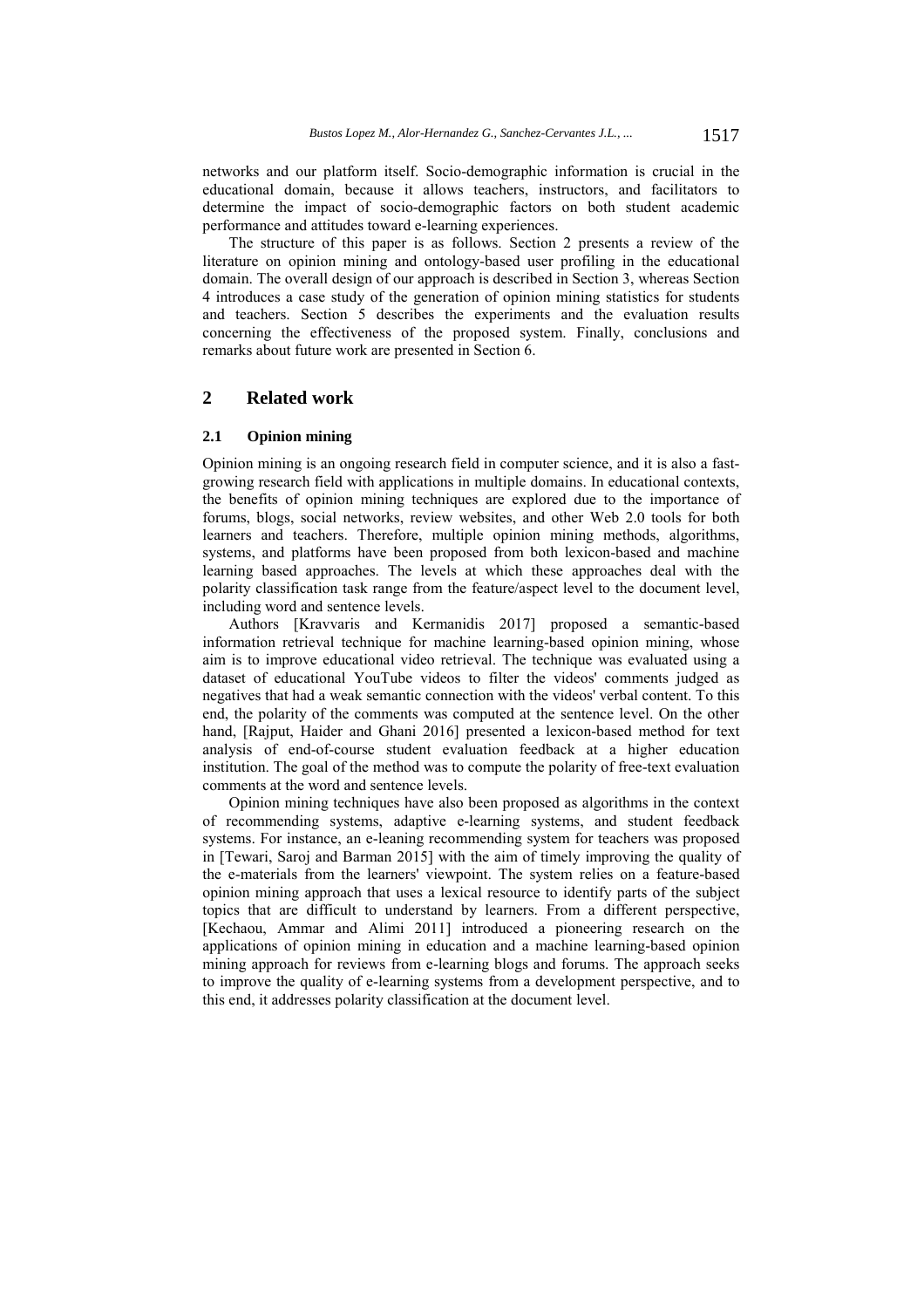[Ortigosa, Martín and Carro 2014] proposed an opinion mining approach for Facebook posts whose objective is to highlight regular patterns and changes on user sentiments. The approach can be integrated into adaptive e-learning systems by defining learner models incorporating sentiment information, thus enabling the recommendation of motivational activities for groups and individuals. Unlike other approaches, this one is a lexicon-based machine learning hybrid approach. In [Dhanalakshmi, Bino and Saravanan 2016], the authors developed a machine learning-based opinion mining approach in the context of a student feedback system at a higher education institution. The goal was to automatize learning analytics tasks on the data from the evaluation surveys. Similarly, the work proposed to calculate the polarity of the survey responses at the sentence level. On the other hand, [Leong, Lee and Mak 2012] proposed a feature-based opinion mining approach for SMS messages from an SMS response system at a high school. The work sought to timely improve the quality of any of the aspects of the lectures at the school from the viewpoint of students. For that purpose, the system separately computes the polarity of all the concepts extracted from the messages.

As regards opinion mining systems and platforms, authors [S. Rani and Kumar 2017] proposed a system for temporal analysis of student feedback. The system classifies the polarity of messages from an SMS response system and comments from the Coursera e-learning platform. Then, it classifies the sentiment associated to each Coursera comment using a lexicon-based approach to highlight teacher performance and compute learner satisfaction/dissatisfaction scores for courses. Furthermore, [Zarra, Chiheb, Faizi and Afia 2016] proposed a cloud-based opinion mining platform for e-leaning whose objective was to benefit from the exchange of messages among students from different institutions when solving blockages and gaps in community courses. The platform relies on a lexicon-driven machine learning hybrid approach to classify the polarity of posts from discussion forums at community clouds, such as StackOverFlow.

# **2.2 Semantic profiling**

Semantic profiling is a useful and recurrent technique in the development of (personalized) recommendation systems and (adaptive) e-learning systems. In the first case, semantic profiling is commonly used to represent knowledge about the user and about the object of decision (from a decision support systems perspective), or the document (from an information retrieval perspective). In the second case, semantic profiling is typically used to represent knowledge about the learner and the learning resources. The array of semantic profiles that can be built for users or learners in these contexts is vast, but demographic and social profiles, as well as domain-dependent preference profiles, are commonly built and exploited.

Semantic Web ontologies are formal explicit specifications of shared conceptualizations that can be seen as the natural enabler for the semantic profiling technique. In this context, the concept of "domain ontology" has become popular among knowledge-based systems. It refers to the use of an ontology to provide a common vocabulary for a domain and define the meanings of the terms and the relationships between them. Domain ontologies can be seen as a means to build semantic profiles for the items that are the object of the recommendation; however, it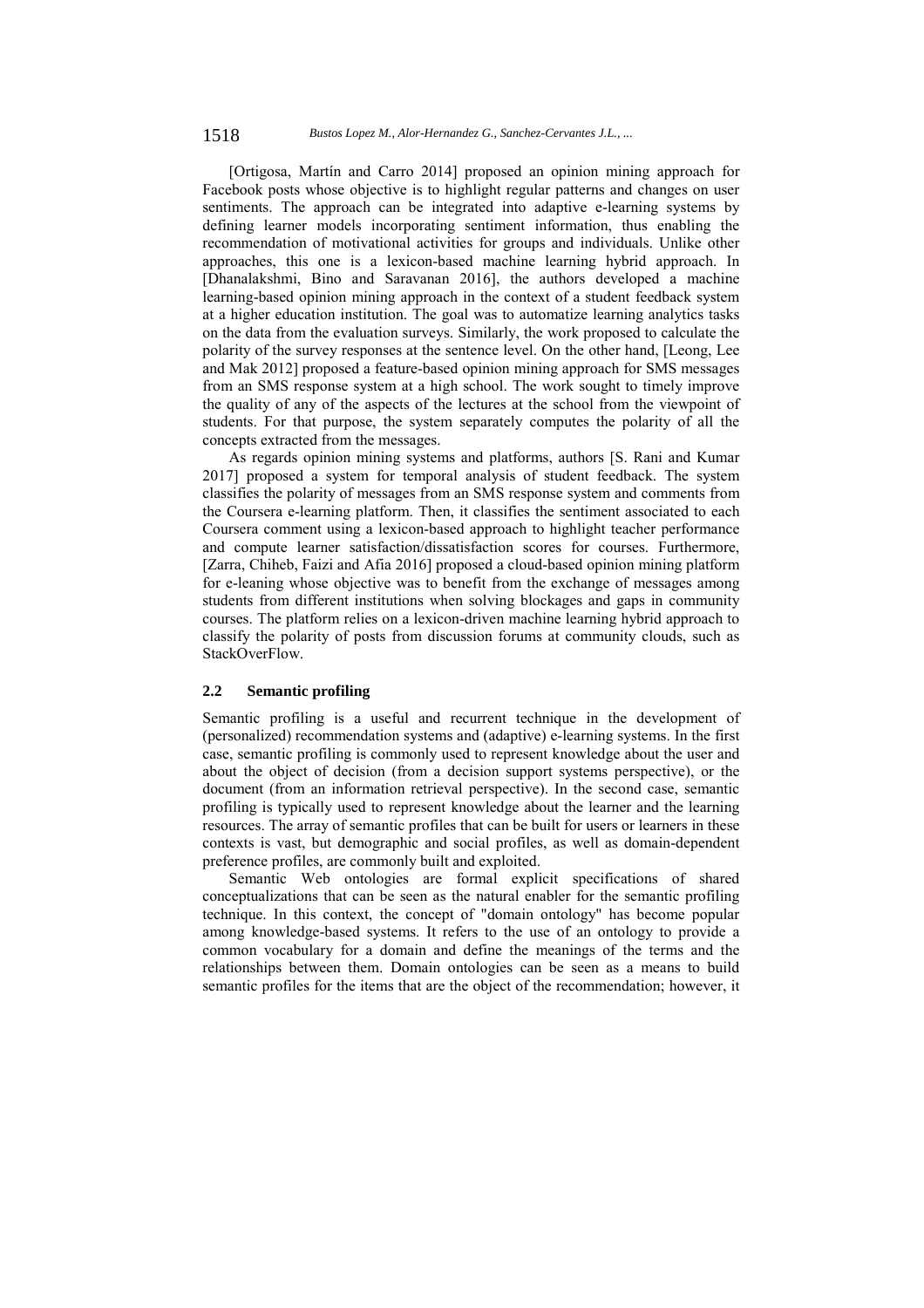is a common practice in system design to also include the terms and relations involved in user characterization.

In [M. Rani, Nayak and Vyas 2015], the authors proposed a cloud-based adaptive and personalized e-learning system that focuses on capturing learning styles rather than on delivering learning resources. The system uses one ontology to represent knowledge about learners and another to represent knowledge about courses, topics, and learning materials (i.e. the domain ontology). Similarly, in [Sharma and Ahuja 2016], the authors discuss a knowledge-based collaborative filtering recommending system for e-learning content. The system integrates an ontology-based semantic similarity technique and a similarity metric for user-based top-n recommendation. One ontology that models computer science topics was used to represent the elearning content in the system, whereas a second ontology was used to represent knowledge about the learner. Namely, the learner ontology was used to build hybrid user profiles containing social information about learner preferences.

A knowledge-based recommender system for e-learning objects was introduced in [Tarus, Niu and Yousif 2017]. The system integrates an ontology-based semantic similarity metric and a sequential pattern-mining algorithm. The authors propose one ontology to build learner profiles containing demographic data (i.e. age and genre), as well as other types of information, such as learning styles and knowledge levels. Then, a second ontology is used to represent knowledge about the e-learning objects, namely object types (e.g. exams and assignments) and object formats (e.g. video and text). Unlike other works, this system effectively allows building semantic profiles for the items that are the object of the recommendation. From a different perspective, [Heiyanthuduwage, Schwitter and Orgun 2016] presented an e-learning ontology that comprises e-learning concepts, learning object metadata, and terms and relations for characterizing learners. The ontology is intended to be easily integrated into elearning systems and thus to facilitate the access to e-learning resources. In fact, the authors suggested including the concept of learner profile directly in a domain ontology.

Finally, in their work, Alimam, Seghiouer, & Elyusufi developed a software architecture of an e-learning and career guidance hybrid system for middle school students [Alimam, Seghiouer and Elyusufi 2014]. The system uses a single ontology to represent knowledge about learners and e-learning content. Furthermore, it includes concepts and relations for the characterization of learner profiles. In this case, however, learner profiles are characterized in accordance with the professional interest categories of Holland's model of careers and vocational choices.

Table 1 depicts the results of a comparative analysis that we have carried out between related works. It summarizes relevant properties of these pieces of research in terms of four main aspects: 1) language; 2) approach; 3) linguistic resource; and (4) data. As can be observed, machine-learning-based opinion mining approaches rely on supervised machine learning. In this context, examples of the most popular classifiers include Support Vector Machines, Naïve Bayes, C4.5 (decision tree), and k-Nearest Neighbors. Conversely, in lexicon-based opinion mining, available lexical resources range from academic (e.g. MPQA Subjectivity Lexicon) to commercial (e.g. LIWC analysis tool). Finally, notice that only one of the approaches discussed above deals with opinions in Spanish.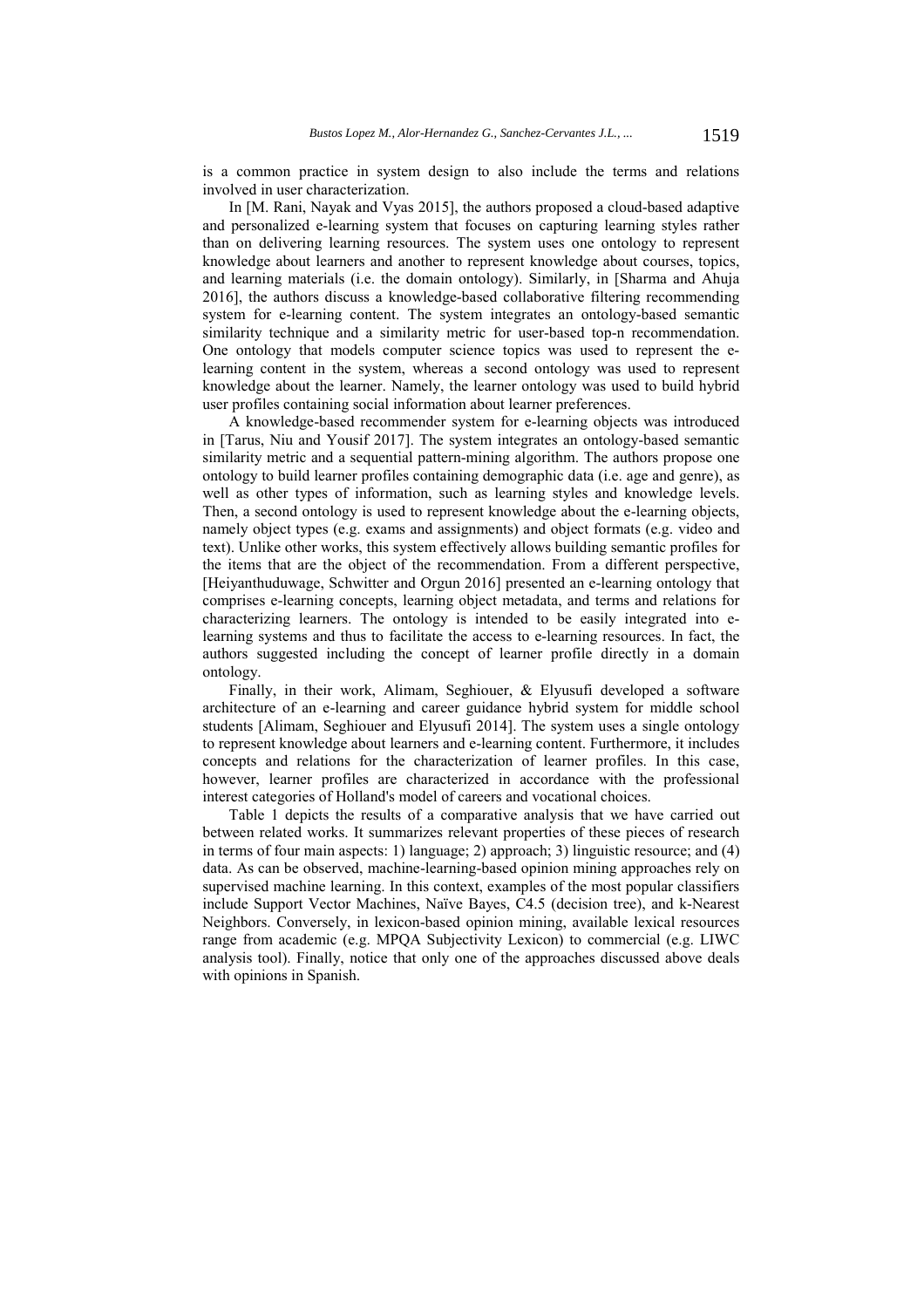|                                       | Language | <b>Approach</b>                   | Linguistic                                                                                                   | Data                                    |
|---------------------------------------|----------|-----------------------------------|--------------------------------------------------------------------------------------------------------------|-----------------------------------------|
|                                       |          |                                   | resource                                                                                                     |                                         |
| [Kravvaris and<br>Kermanidis<br>2017] | English  | Supervised<br>machine<br>learning | 1000<br>Corpus<br>opinions<br>(not<br>available)                                                             | Youtube                                 |
| [Rajput et al.<br>2016]               | English  | Lexicon-based<br>approach         | <b>MPQA</b><br>Subjectivity<br>Lexicon                                                                       | Forums,<br>social<br>networks           |
| [Kechaou et al.<br>2011]              | English  | Supervised<br>machine<br>learning | 2000<br>Corpus<br>opinions<br>(not)<br>available)                                                            | <b>Blogs</b><br>and<br>forums           |
| [Ortigosa et al.<br>2014]             | Spanish  | Combined<br>approach              | Linguistic<br>Inquiry<br>and<br>Word<br>Count<br>(LIWC)<br>3000<br>Corpus<br>opinions<br>(not)<br>available) | Facebook                                |
| [Dhanalakshmi<br>et al. 2016]         | English  | Supervised<br>machine<br>learning | 6433<br>Corpus<br>opinions<br>(not)<br>available)                                                            | Module<br>Evaluation<br>Survey<br>(MES) |
| [S. Rani and<br>Kumar 2017]           | English  | Lexicon-based<br>approach         | NRC Emotion<br>Lexicon                                                                                       | Coursera<br>course                      |
| al.<br>[Zarra<br>et<br>2016]          | English  | Supervised<br>machine<br>learning | 120<br>Corpus<br>post<br>(not<br>available)                                                                  | Forums                                  |

*Table 1: Results of the comparative analysis.* 

In conclusion, opinion mining applications in the education domain promote the development of e-learning systems. Moreover, opinion mining approaches are an area of opportunity to better capitalize subjective information. As demonstrated in the end of this section, opinion mining approaches can take advantage of semantic profiles not only to represent knowledge, but also to reason about that knowledge. In this sense, the development of knowledge resources for opinion mining, which is a pending issue in opinion mining research, can be particularly valuable in the education domain.

# **3 Architecture**

This section discusses the architecture and functionality of our platform. The architecture is divided into four main layers as depicted in Figure 1: the presentation layer, the data analysis layer, the processing layer, and the data collection layer. The presentation layer ensures communication between users and the system. This layer is composed of a set of graphical user interfaces (GUIs) developed with HTML5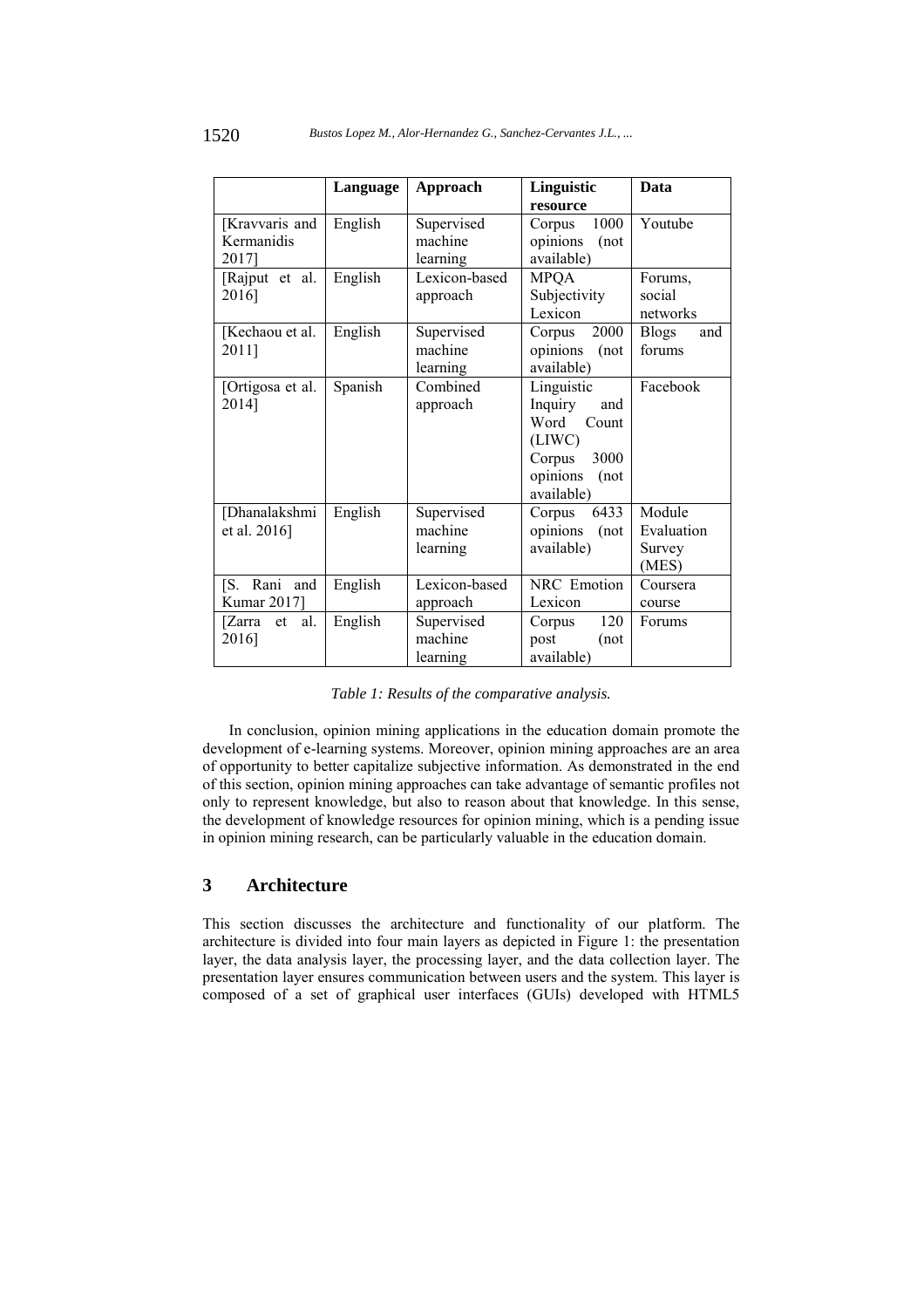(Hypertext Markup Language, version 5), CSS3 (Cascading Style Sheets Level 3), and JavaScript. On the other hand, the data analysis layer comprises two modules: opinion mining and semantic profiling, whereas the processing layer consists in the normalization of text. Finally, the data collection layer includes two modules: one to extract the comments, and the other to extract user socio-demographic information from social networks and our platform itself. A detailed description of each layer and its components is provided in the following section.



*Figure 1: System architecture.* 

# **3.1 Data collection and processing**

Data collection layer extracts information from both the platform and social networks. It is composed of two main modules: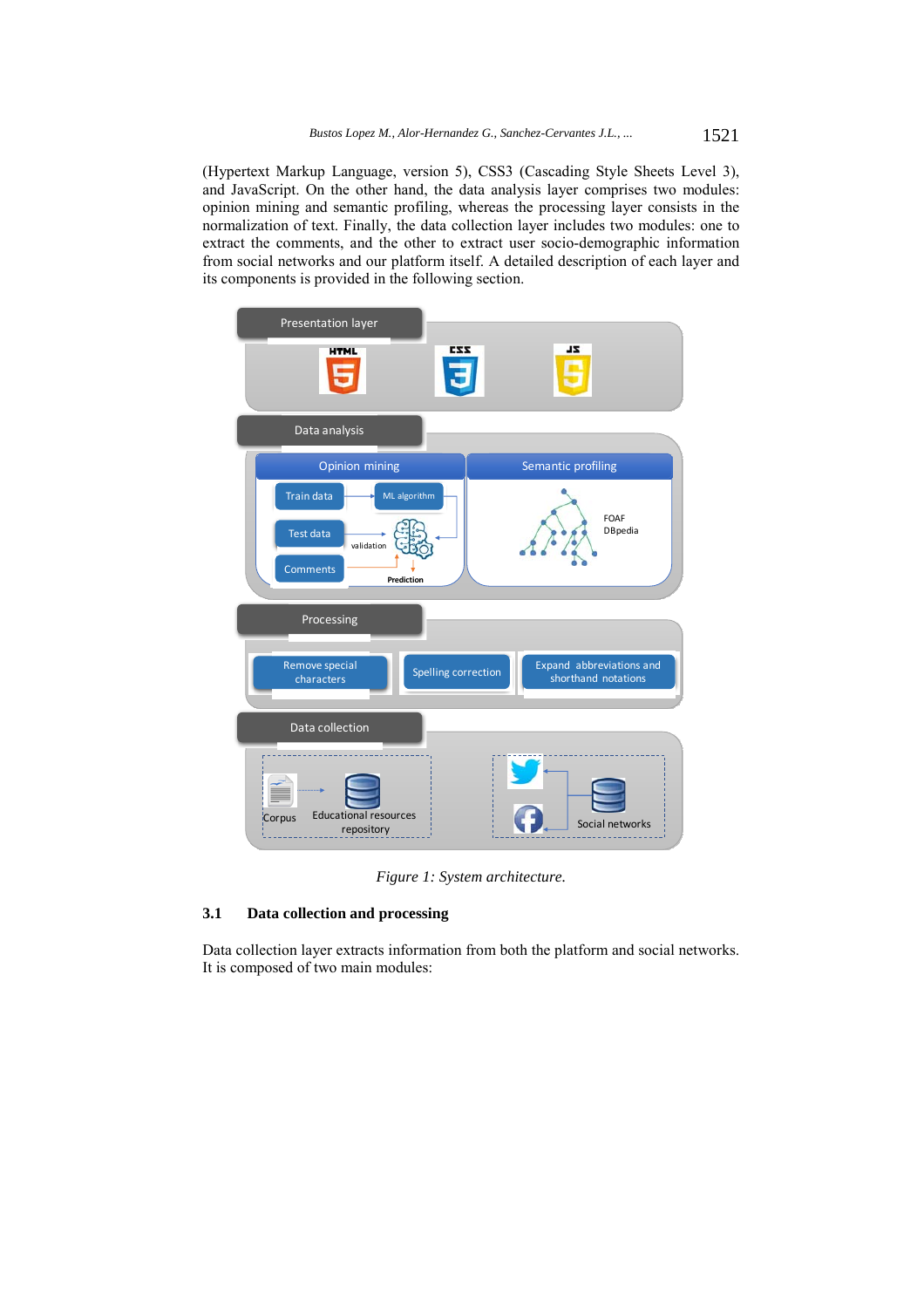#### 1522 *Bustos Lopez M., Alor-Hernandez G., Sanchez-Cervantes J.L., ...*

- 1. **Data social networks**: This module obtains information from social networks. We use Facebook Graph API [Facebook 2018] and Twitter API [Twitter 2018] to respectively extract information from Facebook and Twitter. We specifically obtain data from user profiles, such as name, given name, family name, gender, age, religion, among others.
- 2. **Data platform**: This module extracts comments on the educational resources available on the platform. A corpus is compiled from these data to be used in the opinion mining module. In this work, two experts in education reviewed and classified each opinion into three different categories: positive, negative and neutral.

Since the language used on the Web is commonly informal, the texts must be normalized after being correctly processed by the other modules. The processing layer involves the use of natural language processing techniques to normalize the text. Three specific tasks are performed:

- 1) Remove special characters that do not provide relevant information for the opinion mining and semantic profiling module. In this step strings such as URLs are removed.
- 2) Expand abbreviations and shorthand notations by their expansions. Abbreviations and acronyms are commonly used on the Web. For instance, the word *también* (meaning *also* in English) is usually, but informally, abbreviated as *tb.* We relied on the NetLingo [Jansen 2014] dictionary in this step.
- 3) Spelling correction. We used the spell checker and morphological analyzer Hunspell [Németh 2005] to correct spelling errors, such as "profesr," "bueon," and "mathematics," which were replaced by "profesor" (*professor* in English), "bueno" (good), and "matemáticas" (mathematics), respectively.

The tools employed for these tasks have been successfully used for text normalization in other works [Salas-Zárate, Paredes-Valverde, Rodriguez-García, Valencia-García and Alor-Hernández 2017].

# **3.2 Opinion mining**

This module obtains the polarity of each comment made on the educational resources. To this end, it adopts a machine learning approach (see Figure 2) in which two data sets are required: a training set and a testing set. The former is used to train the machine learning algorithm and build the predictive model, whereas the latter is used to evaluate the performance of the obtained model. This model allows classifying new comments into positive, negative, or neutral.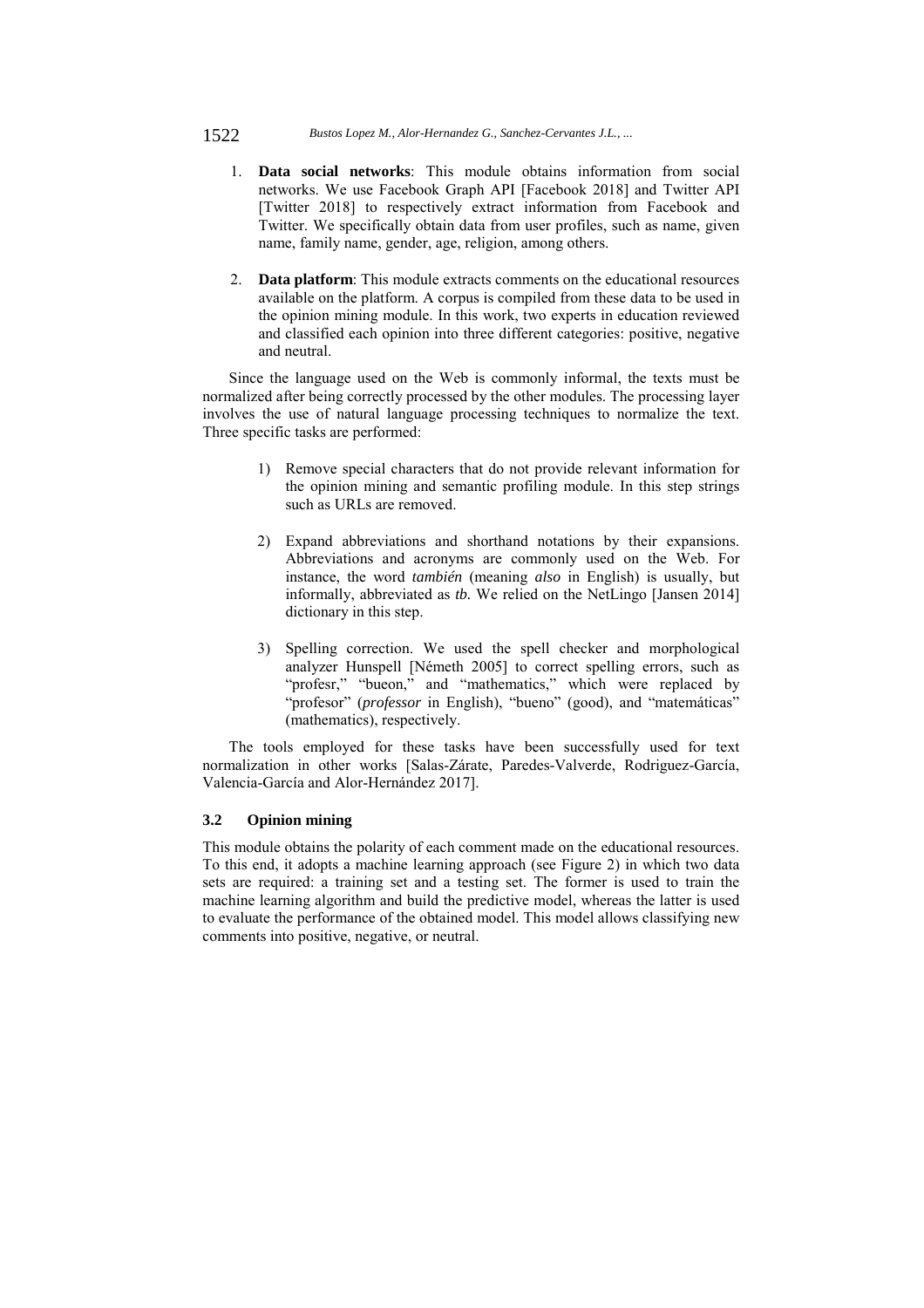

*Figure 2: Machine learning approach* 

The opinion mining module was implemented by using the Natural Language API [Google 2018], which can analyze texts and classify writer attitudes into positive, negative, or neutral. The overall opinion (positive, negative, or neutral) in a text is determined by a numerical score and a magnitude value. The score represents the general emotion of the text, while its magnitude value represents how much emotional content the text includes. In this sense, neutral polarity can indicate low-emotion in the text or both, positive and negative opinions. Magnitude values are useful in disambiguation. For instance, truly neutral texts will obtain a low magnitude value, while mixed texts will obtain higher magnitude values. Table 2 depicts two examples which obtained a score of 0, i.e. a neutral value. The first one represents, however, a mixed text because it obtained a magnitude value of 1.2. This magnitude value indicates mixed emotions with both high positive values and high negative values that cancel each out. The second one represents a truly neutral text because it obtained a magnitude value of 0, which indicates a low-emotion document.

| The educational resource is well explained.<br>However, the presentation is very bad | Score: 0<br>Magnitude:     | Mixed text   |
|--------------------------------------------------------------------------------------|----------------------------|--------------|
| The resource contains examples of linear<br>algebra                                  | Score: $0$<br>Magnitude: 0 | Neutral text |

*Table 2: Examples of neutral texts.* 

#### **3.3 Semantic profiling**

Social networks are important sources of information. Users rely on them to share their personal information, activities, and thoughts, among others. In e-learning systems, social network data are valuable resources to build personalized user profiles, know user preferences, and identify the impact of socio-demographic factors on e-learning attitudes. The semantic profiling module of our system builds semantic user profiles with socio-demographic information. As depicted in Figure 3, the module utilizes semantic technology to integrate data from the platform itself and from both Facebook® and Twitter®. In this sense, the architecture uses an ontology to model learner features, which was designed by taking both the friend of a friend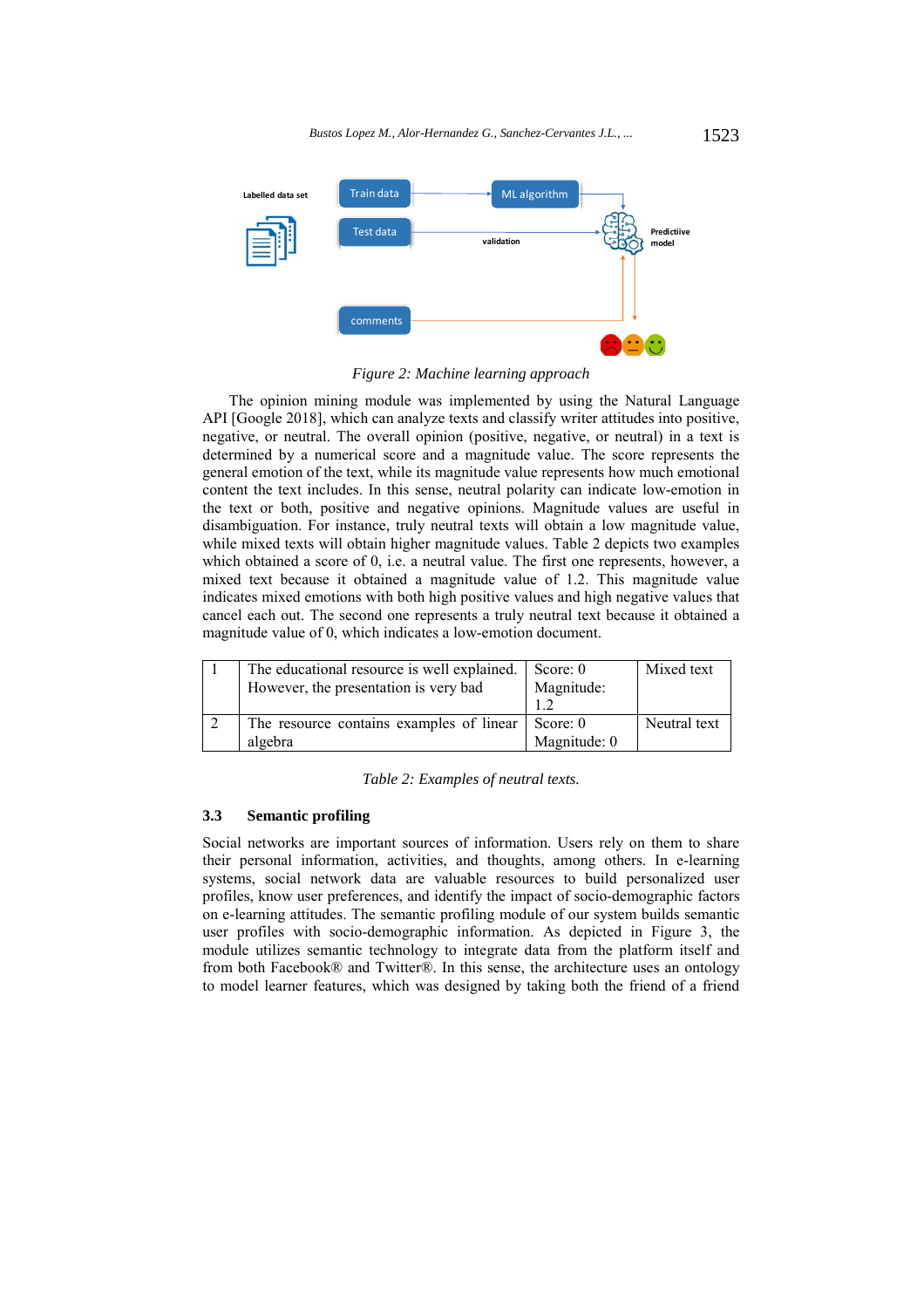(FOAF) [Brickley and Miller 2000] and the DBpedia [Auer et al. 2007] ontologies, since the two contain vocabulary for describing people and activities.



*Figure 3: Personalized profile* 

As regards FOAF, the *name*, *givenname*, *familyname*, *title*, *age*, and *gender* properties were considered. On the other hand, the *religion* and *profession* properties from DBpedia were selected. Also, the ontology is described using the W3C RDF Schema and the Web Ontology Language (OWL) 2. Figure 4 illustrates an excerpt of the ontology, whereas the following paragraphs describe its concepts.



*Figure 4: Ontology excerpt*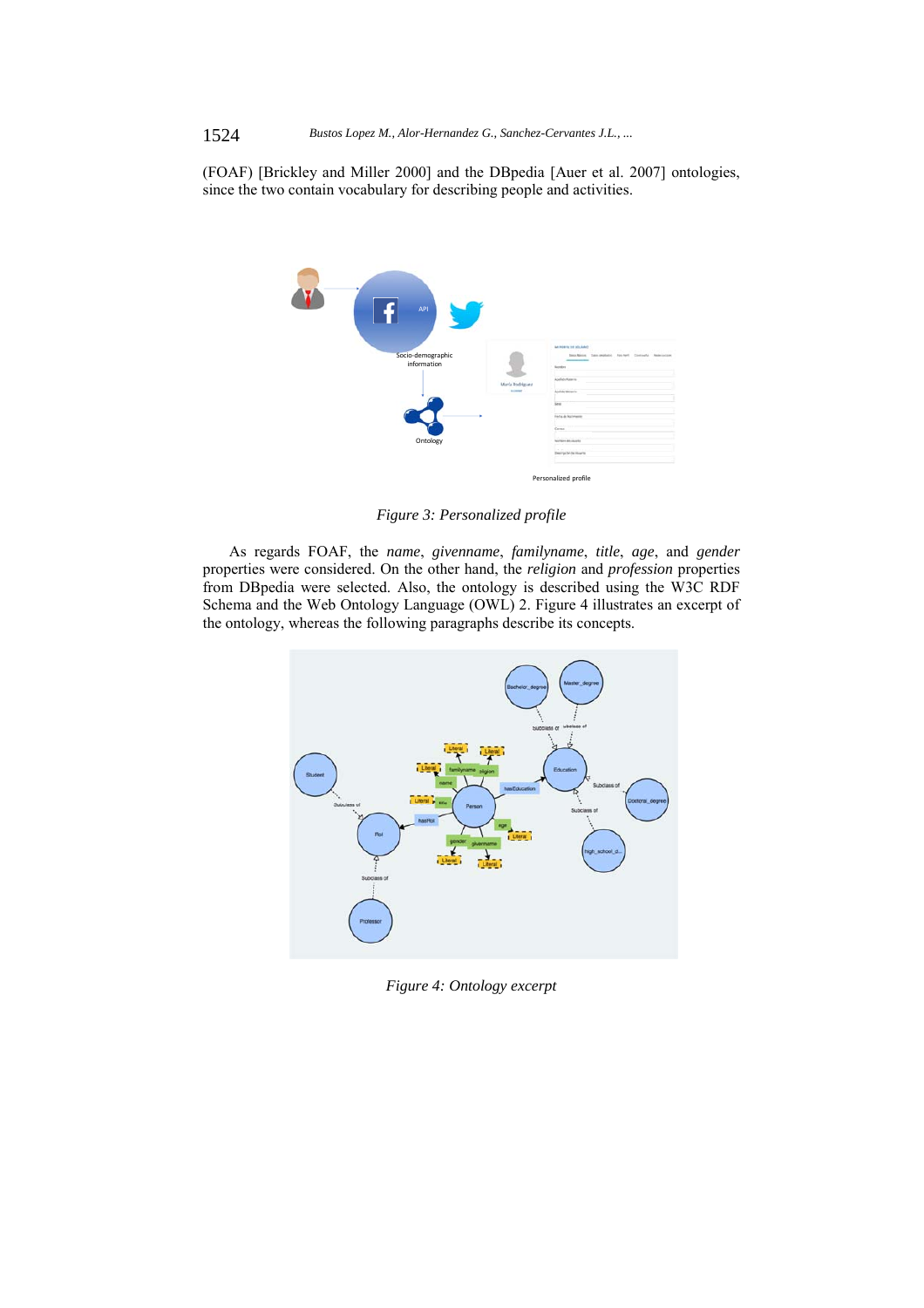- Person: It represents people and contains properties such as given name, family name, age, and gender, among others.
- Role: It represents the role of a person: i.e. a student or professor.
- Education: It represents a person's school degree (high school, bachelor master, PhD).

# **4 Case study: Generating opinion mining statistics for teachers and students**

The main goal of our system is to stand out as a supporting tool in teaching-learning processes through opinion mining techniques. In order to exemplify the operation of the platform, this section introduces two case studies: one for students and one for teachers.

### **4.1 Generating opinion mining statistics for students**

Learners usually consult educational resources on the Web, yet they might spend a considerable amount of time searching for the appropriate information. Our system relies on opinion mining techniques for learners to know, and thus have access to, the most useful resources (according to student reviews). Similarly, the system displays the overall opinion of a specific resource.

- 1. Once students have logged in, the system shows a graphical interface (see Figure 5) to search for educational resources with respect to three criteria: keywords, category, and type. Category refers to the area of knowledge, including mathematics, Spanish, biology, geography, history, physics, chemistry, arts, sports, English, and ethics. Meanwhile, type refers to the format in which the resources are provided (i.e. text, image, audio, video, word document, PDF, power point, and flash). The search results can be visualized in a grid view, and the interface displays information such as resource title, author names, description, average rating, visualization counter, and comment counter.
- 2. By clicking on the "Details" button, students can consult additional information on the resource. Then, the system displays the interface illustrated in Figure 6, which is divided into four sections. 1) The resource details section displays resource title, description, topic, author, and publication date. Then, 2) at the bottom of the resource display frame, the interface displays the resource's average rating, a five-star rating option, the view counter icon, the comment counter icon, and the Favorite icon. Additionally, (3) the comment section allows students to write their review on the consulted resource. Finally, (4) the opinion mining section graphically displays the percentage of positive, negative, and neutral reviews.
- 3. When selecting the "Opinion mining" option, the system displays a graph with the percentage of positive, negative, and neutral reviews for a resource. Also, students can visualize the top ten educational resources (see Figure 7), according to their search.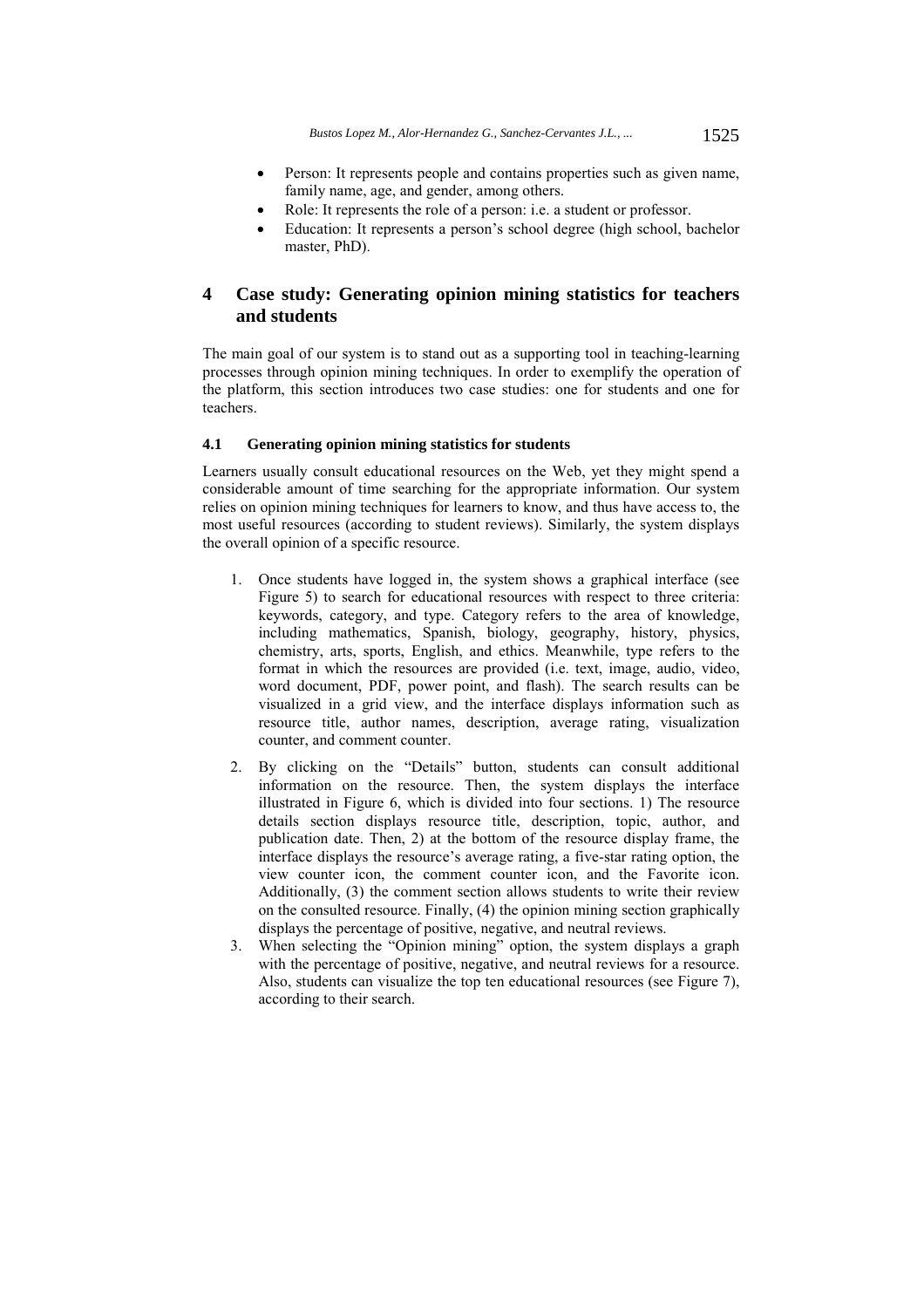

*Figure 5: Educational resources in the system.* 

|                   | Multiplicagión de una fracción mixta por una fracción propia i Arti- |                                 | $\overline{4}$<br>Opinion<br>mining                                                                                                                                                                           |
|-------------------|----------------------------------------------------------------------|---------------------------------|---------------------------------------------------------------------------------------------------------------------------------------------------------------------------------------------------------------|
| <b>FRACCIONIS</b> | <b>FRACCIONES MOTAS</b><br>OPERADONES CON FRACCIONES                 | Add Tag                         | Title : Multiplicación de una fracción mixta por una<br>fracción propia<br>Description : En este video te explicamos cómo<br>multiplicar una fracción mixta por una fracción<br>propia.<br>Topic: Matemáticas |
| Average<br>★ 2.1  | Rate this resource<br>含含含合金<br><b>④ 164 角 23</b>                     | Favorite<br>$\overline{2}$<br>∽ | Author: Vitual<br>Date: 2017-06-22 06:25:23                                                                                                                                                                   |
|                   |                                                                      |                                 |                                                                                                                                                                                                               |
|                   | <b>Agregar</b> committeein                                           |                                 |                                                                                                                                                                                                               |
| 23 comments       |                                                                      | $\overline{\mathbf{3}}$         |                                                                                                                                                                                                               |
|                   |                                                                      |                                 |                                                                                                                                                                                                               |

*Figure 6: Resource details.*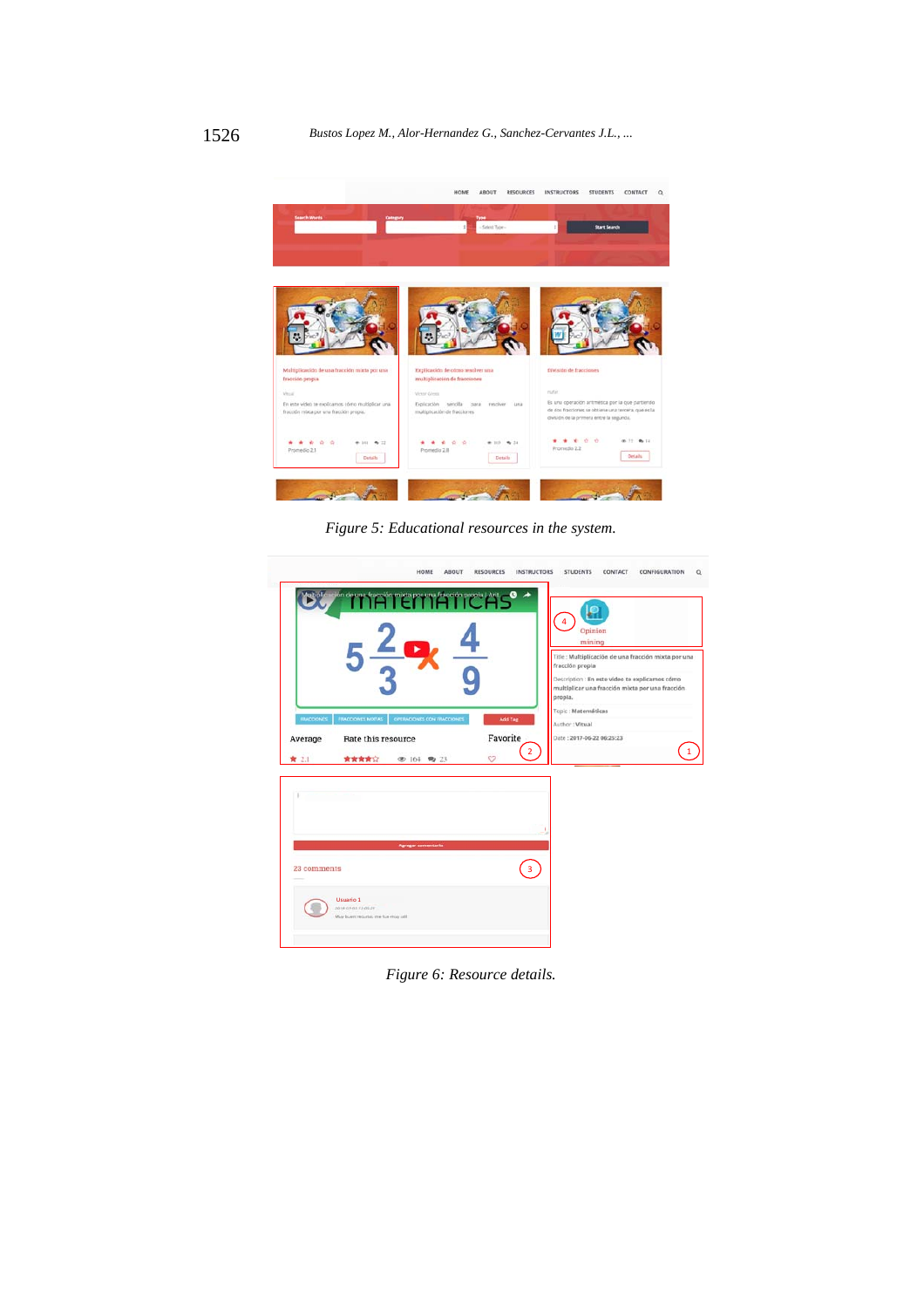*Bustos Lopez M., Alor-Hernandez G., Sanchez-Cervantes J.L., ...* 1527



*Figure 7: Opinion mining of an educational resource* 

# **4.2 Generating opinion mining statistics for teachers**

In e-learning contexts, teachers must be aware of the scope, limitations, advantages, and disadvantages of the educational material that they employ. This allows them to provide and develop meaningful educational resources and thus satisfy student learning needs and interests. In this sense, student opinions allow teachers to know the efficiency of their teaching methods and materials and determine whether improvement changes are necessary. The following section thoroughly describes the interaction process between our platform and a teacher as the user.

- 1. Once the teacher has logged in, the system displays a graphical interface, as illustrated in Figure 8, where the teacher can visualize the educational resources that he/she has developed. Similarly, the interface highlights the prominent polarity of each resource. That is, the polarity degree with more reviews. Green is used to highlight positive polarity, red for negative polarity, and neutral for gray polarity.
- 2. Any resource displayed on the interface can be selected to obtain additional details on its polarity. Figure 9 shows resource number 286 being selected, and according to the graph, 66.7% of its reviews are negative, 16.7% are positive, and 16.7% are neutral.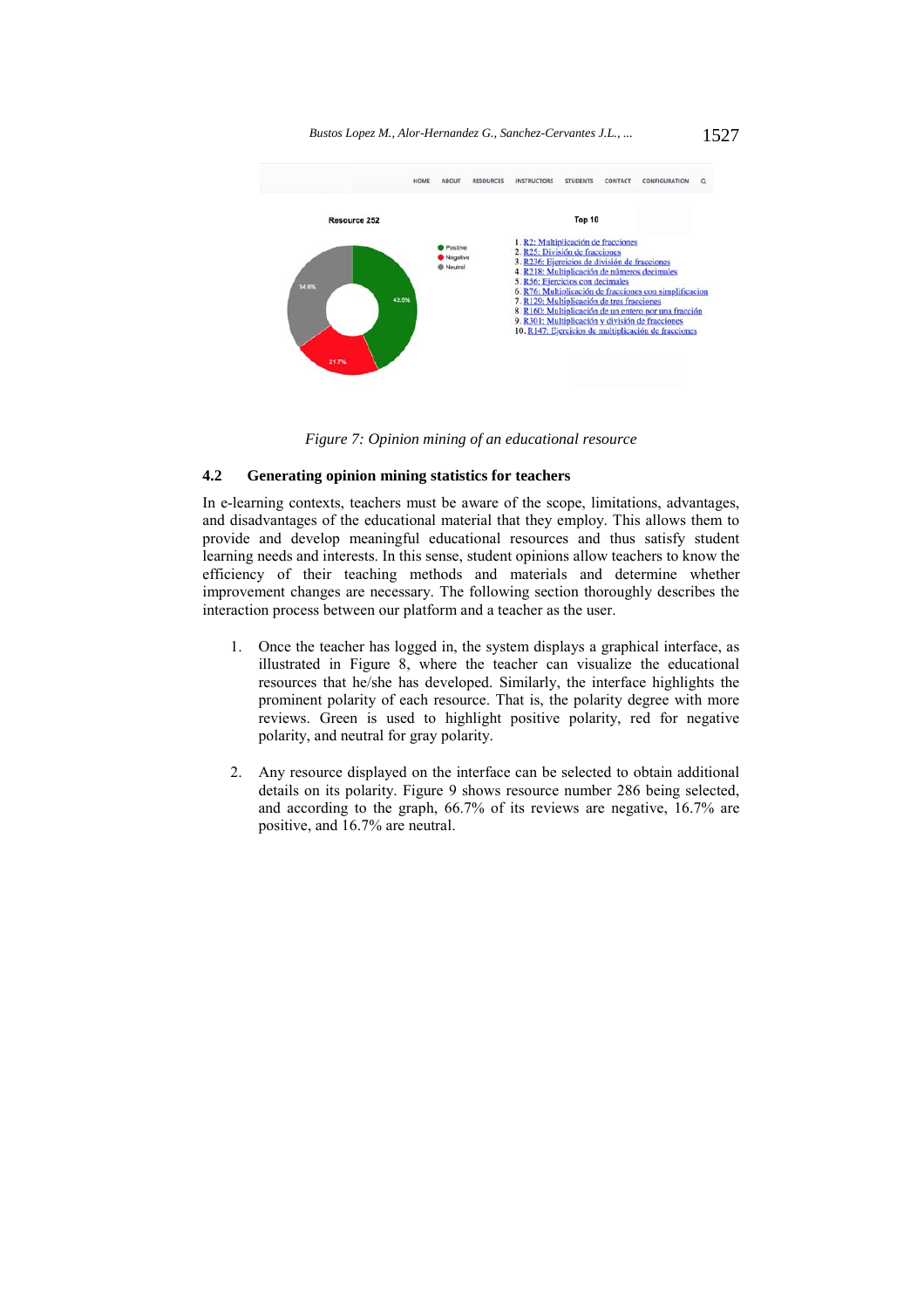

*Figure 8: User resources and resource polarity.* 



*Figure 9: Polarity of a specific resource.* 

# **5 Experiments**

## **5.1 Data**

The experiments conducted to test the platform involved the use of a labelled corpus as the context of the educational resources. Due to a lack of available corpora and datasets in Spanish for this domain, we provided the platform with our own collection of texts (see section 3.1 Data collection). The corpus generation process can be described as follows: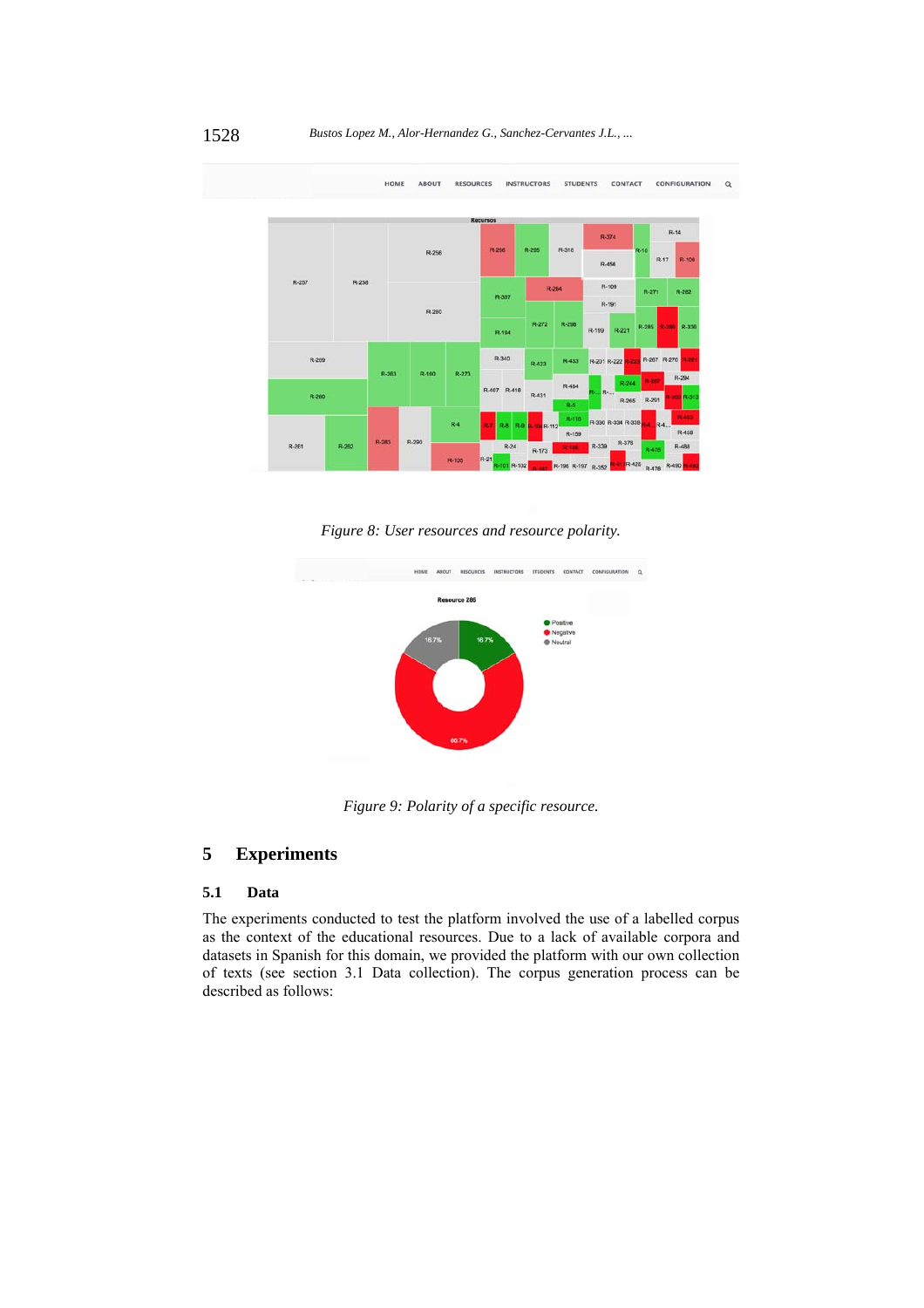- 1. For six months, a group of students used the platform and commented on the educational resources that were previously created by teachers.
- 2. Duplicate comments were removed by means of an automatic filter.
- 3. Two experts in the education domain analyzed the comments and discarded those that did not denote an opinion.
- 4. Every comment was manually reviewed and labelled by the experts in terms of its polarity: positive, negative, or neutral. In total, 1,378 opinions were collected: 520 positive, 455 negative, and 403 neutral.
- 5. We use inter-annotator agreement measure to ensure consistent annotations. The agreement calculated at this stage using the Cohen's κ score was satisfactory with a  $\kappa$  = 0.67.
- 6. In order to ensure a balanced corpus, only 400 random opinions from each polarity class were selected. The final corpus therefore contained 1,200 opinions.

## **5.2 Evaluation and results**

Our machine-learning-based opinion mining system was assessed with crossvalidation, which is an evaluation technique that involves reducing the dependency ratio between the training data and the testing data. The data set is partitioned into k subsets, using k-1 partitions to build the model and one to perform the evaluation. The process is repeated k times; then, at each iteration, the evaluation subset is replaced by one of the other partitions. We used a ten-fold cross-validation [Martínez Cámara 2016]. Thus, for each iteration, 1,080 out of the 1,200 opinions were used to train the algorithm, whereas the remaining 120 were used for the evaluation process. Then, to assess the performance of our system, the precision, recall, and the F-measure metrics were used. These metrics were proposed by [Salton and McGill 1983] and are commonly employed to validate text classification systems, including opinion mining systems. Precision represents the proportion of predicted positive cases that are real positives (see Eq. 1), whereas recall is the proportion of actual positive cases that were correctly predicted as such (see Eq. 2). Finally, the F-measure is the harmonic mean of precision and recall (see Eq. 3).

**Precision** = 
$$
\frac{True\ postives}{True\ postives + False\ postives}
$$
 Eq. 1

**Recall** = 
$$
\frac{True\ positives}{True\ positives + False\ negatives}
$$
 Eq. 2

$$
F-measure = 2 * \frac{Precision * Recall}{Precision + Recall}
$$
 Eq. 3

In a multiclass classification, precision, recall, and the F-measure are calculated for each class (i.e. positive, negative, and neutral). Therefore, to generate an overall evaluation of our system, the evaluation results from each class were combined. To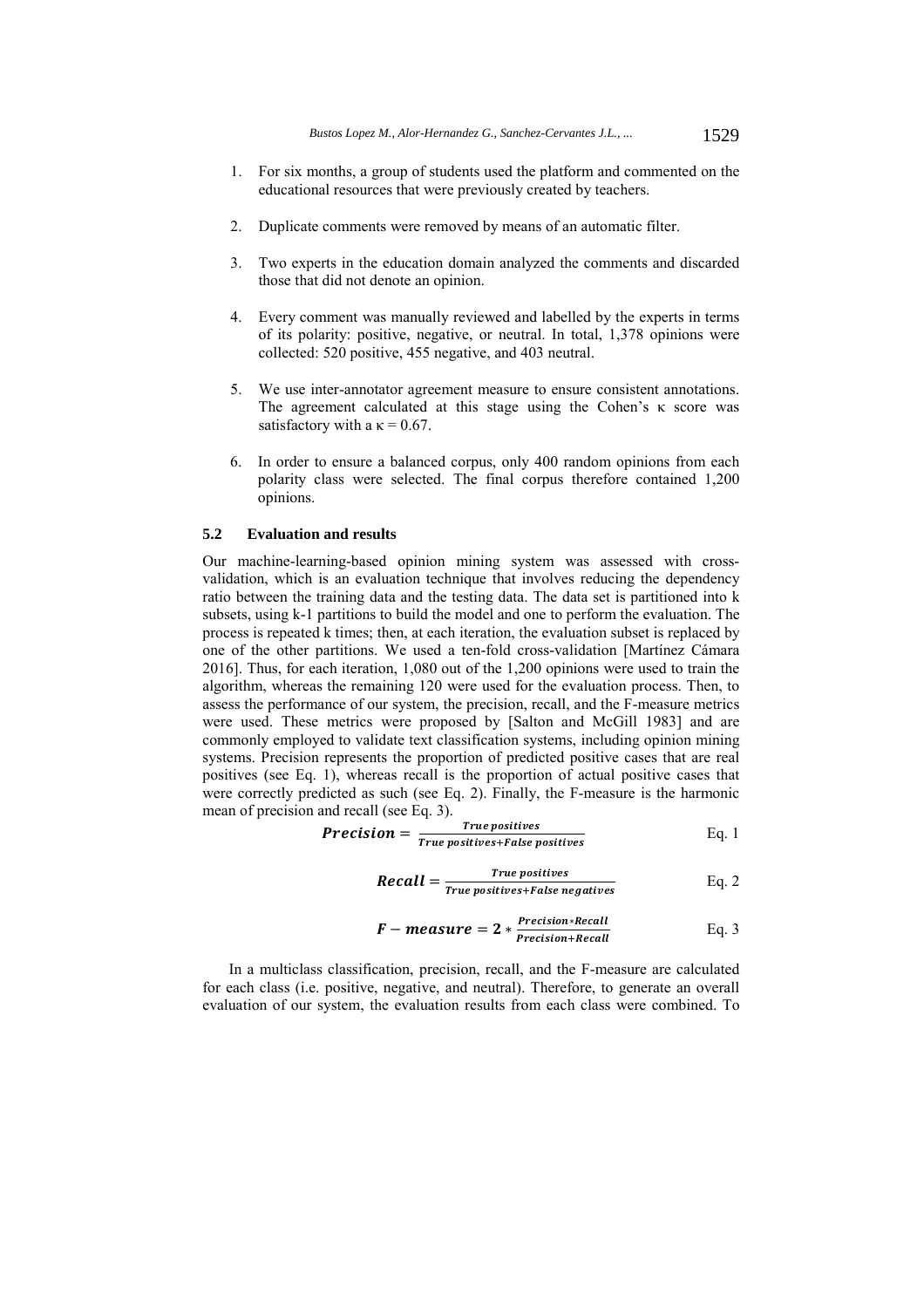this end, we applied the macroavering metric [Lewis 1992], which is the arithmetic mean of precision, recall, and the F-measure, where the quotient is the number of classes used in the prediction. In this sense, the Macro-Precision and Macro-Recall equations can be proposed as follows:

**Macro** – Precision = 
$$
\frac{\sum_{i=1}^{|C|} Precision}{|C|}
$$
 Eq. 4

**Macro – Recall** = 
$$
\frac{\sum_{i=1}^{|C|} Recall}{|C|}
$$
 Eq. 5

The macro average F-score is the harmonic mean of the macro-precision and macro-recall scores. The metrics presented before were obtained from a confusion matrix. Table 3 below summarizes the results for precision, recall, and the F-measure. The first column lists the number of iterations run, whereas the following columns list the scores obtained for each class, as well as the system's overall performance score.

|                 |                     | <b>Precision</b> | <b>Recall</b> | <b>F-Measure</b> |
|-----------------|---------------------|------------------|---------------|------------------|
| IT1             | Positive            | 0.8057           | 0.8500        | 0.8273           |
|                 | Negative            | 0.8571           | 0.9000        | 0.8780           |
|                 | Neutral             | 0.8101           | 0.7250        | 0.7652           |
|                 | <b>Macroavering</b> | 0.8243           | 0.8250        | 0.8235           |
| IT <sub>2</sub> | Positive            | 0.7972           | 0.8650        | 0.8297           |
|                 | Negative            | 0.8349           | 0.8850        | 0.8592           |
|                 | Neutral             | 0.8187           | 0.7000        | 0.7547           |
|                 | <b>Macroavering</b> | 0.8170           | 0.8167        | 0.8146           |
| IT3             | Positive            | 0.8038           | 0.8400        | 0.8215           |
|                 | Negative            | 0.8243           | 0.9150        | 0.8673           |
|                 | Neutral             | 0.8166           | 0.6900        | 0.7480           |
|                 | <b>Macroavering</b> | 0.8149           | 0.8150        | 0.8123           |
| IT <sub>4</sub> | Positive            | 0.7887           | 0.8400        | 0.8136           |
|                 | Negative            | 0.8037           | 0.8800        | 0.8401           |
|                 | Neutral             | 0.7976           | 0.6700        | 0.7283           |
|                 | <b>Macroavering</b> | 0.7967           | 0.7967        | 0.7940           |
| IT <sub>5</sub> | Positive            | 0.7792           | 0.9000        | 0.8353           |
|                 | Negative            | 0.8416           | 0.8500        | 0.8458           |
|                 | Neutral             | 0.8263           | 0.6900        | 0.7520           |
|                 | <b>Macroavering</b> | 0.8157           | 0.8133        | 0.8110           |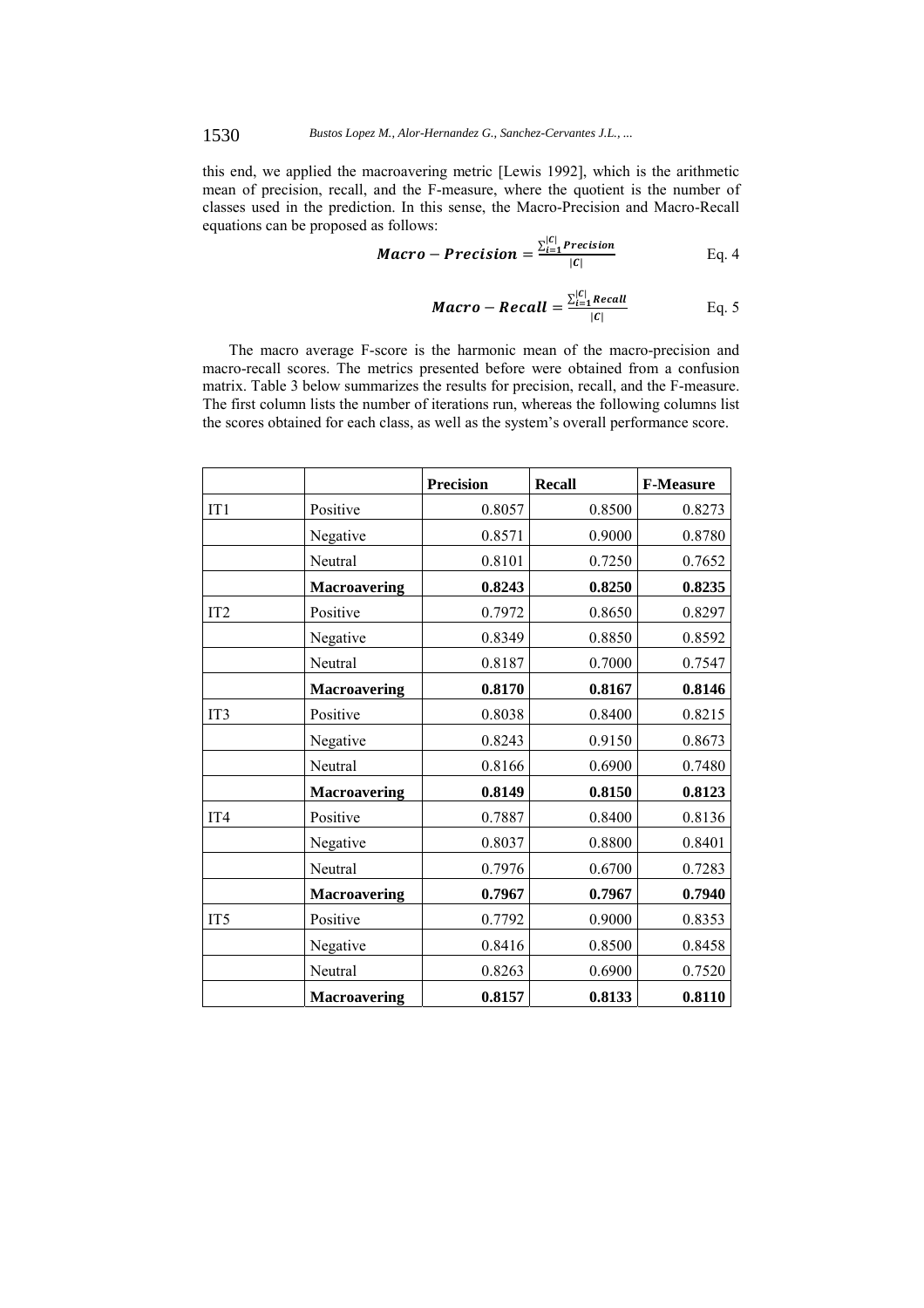| IT <sub>6</sub> | Positive            | 0.8119 | 0.8850 | 0.8469 |
|-----------------|---------------------|--------|--------|--------|
|                 | Negative            | 0.7939 | 0.9050 | 0.8458 |
|                 | Neutral             | 0.8312 | 0.6400 | 0.7232 |
|                 | <b>Macroavering</b> | 0.8123 | 0.8100 | 0.8053 |
| IT7             | Positive            | 0.8244 | 0.8450 | 0.8346 |
|                 | Negative            | 0.7939 | 0.9050 | 0.8458 |
|                 | Neutral             | 0.8024 | 0.6700 | 0.7302 |
|                 | <b>Macroavering</b> | 0.8069 | 0.8067 | 0.8035 |
| IT <sub>8</sub> | Positive            | 0.8161 | 0.9100 | 0.8605 |
|                 | Negative            | 0.8491 | 0.9000 | 0.8738 |
|                 | Neutral             | 0.8424 | 0.6950 | 0.7616 |
|                 | <b>Macroavering</b> | 0.8359 | 0.8350 | 0.8320 |
| IT <sub>9</sub> | Positive            | 0.8157 | 0.8850 | 0.8489 |
|                 | Negative            | 0.8531 | 0.9000 | 0.8759 |
|                 | Neutral             | 0.8430 | 0.7250 | 0.7796 |
|                 | <b>Macroavering</b> | 0.8373 | 0.8367 | 0.8348 |
| <b>IT10</b>     | Positive            | 0.8213 | 0.8500 | 0.8354 |
|                 | Negative            | 0.8372 | 0.9000 | 0.8675 |
|                 | Neutral             | 0.8146 | 0.7250 | 0.7672 |
|                 | <b>Macroavering</b> | 0.8244 | 0.8250 | 0.8233 |
| <b>AVG</b>      |                     | 0.8185 | 0.8180 | 0.8154 |

### *Table 3: Evaluation results*

As Table 3 indicates, the system's average scores for precision, recall, and the Fmeasure are 81.85%, 81.80%, and 81.54%, respectively. Such results are encouraging, as they demonstrate that the system can successfully detect the polarity of educational resource reviews written in Spanish. As for the iterations, "IT9" achieved the best results with a precision score of 83.73%, a recall score of 83.67%, and an F-measure score of 83.48%. Conversely, iteration "IT4" showed the least positive results: 79.67% for precision, 79.67% for recall, and 79.40% for the Fmeasure. Finally, the neutral class had the least favorable results among the three classes, thereby implying that neutral opinions are a challenge for our opinion mining system. In fact, it is usually difficult to distinguish between neutral sentiment and non-sentiment bearing sentences.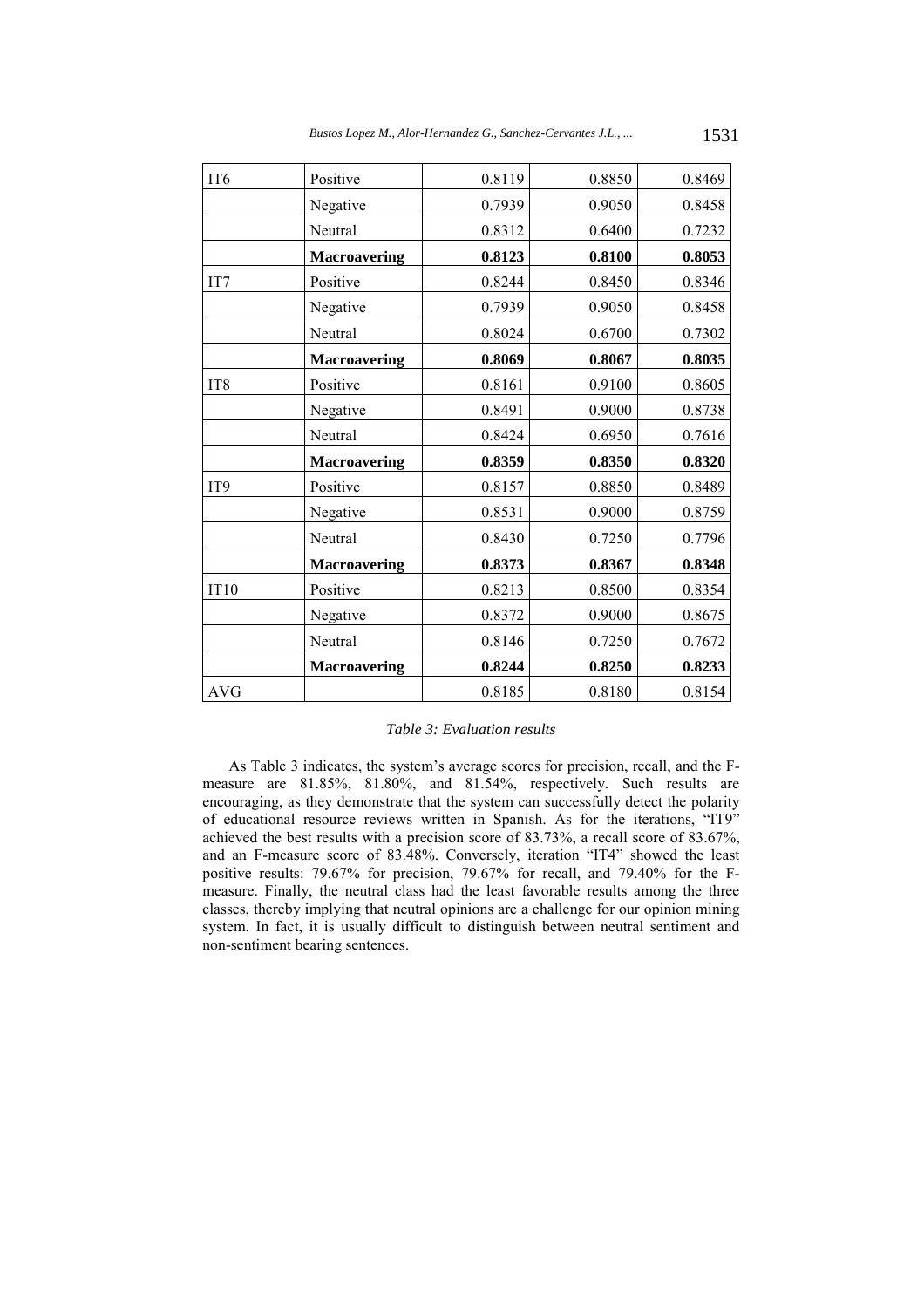### **5.2.1 Comparison with related work**

We have carried out a comparative analysis of related proposals on opinion mining research in the educational domain. In particular, we have considered reported Precision, Recall, F-measure and Accuracy scores for that purpose. According to the results obtained, which are shown in Table 4, the majority of the related proposals are focused on the English language. We believe that the interest in the English language is due to the fact that it is an official language in many countries, and most of the content on the Internet is written in this language. Table 4 also shows that our proposal achieved slightly higher Precision, Recall and F-measure scores than practically any of related works. Only one of the works that is focused on the English language obtained better results than our proposal. As regards the Spanish language, related works have been evaluated using different standard metrics, thus making it difficult to determine whether a work is better or worse than other.

Comparing different opinion mining approaches may be difficult for several reasons. In this work, we have found three of them: 1) the proposals presented in [Kravvaris and Kermanidis 2017], [Rajput et al. 2016], [Kechaou et al. 2011], [Dhanalakshmi et al. 2016], [S. Rani and Kumar 2017], and [Zarra et al. 2016] are focused on a language other than Spanish, 2) the corpora used for each experiment significantly differ in content, size, and language; a fair comparison of two opinion mining methods would require the usage of the same testing corpus and 3) the corpora used by the works are not publicly available in all the cases.

|                        | Language | <b>Precision</b> | <b>Recall</b> | <b>F-measure</b> | Accuracy |
|------------------------|----------|------------------|---------------|------------------|----------|
| [Kravvaris and]        | English  |                  |               |                  | 82.25    |
| Kermanidis 2017]       |          |                  |               |                  |          |
| [Rajput et al. 2016]   | English  | 75.00            | 82.00         | 73.00            |          |
| [Kechaou et al. 2011]  | English  | 80.00            | 80.00         | 79.90            |          |
| [Ortigosa et al. 2014] | Spanish  | --               |               | --               | 83.27    |
| [Dhanalakshmi et al.   | English  | 99.75            | 97.07         |                  | 99.11    |
| 20161                  |          |                  |               |                  |          |
| [Zarra et al. $2016$ ] | English  | 92.81            | 60.32         | 73.12            | 63.18    |
| Our proposal           | Spanish  | 81.85            | 81.80         | 81.54            | $- -$    |

*Table 4: Results of the comparative analysis (evaluation).* 

# **6 Conclusions and Future Work**

This paper introduces an educational platform in Spanish that relies on machinelearning-based opinion mining techniques to rate and comment on educational resources. In this sense, the system allows students and teachers to structure their own e-learning/e-teaching experiences by selecting those educational resources that match their interests and meet their needs. On the one hand, our opinion mining approach enables students to select those resources that, according to the reviews, are likely to meet their needs and satisfy their learning expectations. On the other hand, teachers can rely on such reviews to determine the actual impact of their educational resources on student learning. Finally, the system is also able to generate personalized profiles.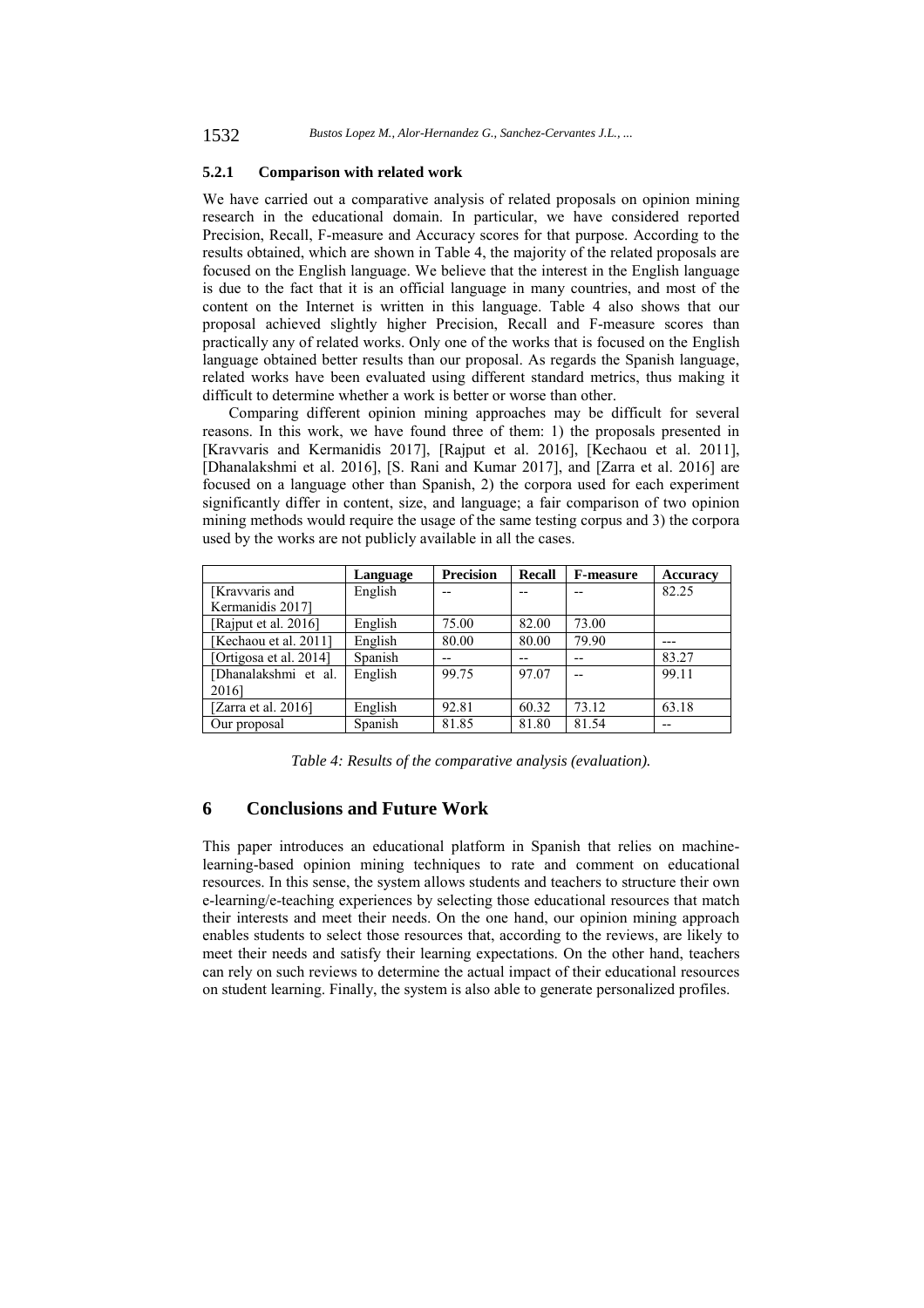To assess the performance of our system, we conducted a set of experiments on a corpus of 1,200 resource opinions (400 positive, 400 negative, and 400 neutral). The system obtained encouraging performance results, with average scores of 81.85% for precision, 81.80% for recall, and 81.54% for the F-measure. Similarly, our findings suggest that the classification of neutral-sentiment bearing content is still a challenge for our system.

For future work, we have planned to perform opinion mining at feature level, which will allow identifying and analyzing specific aspects of learners' comments. This will finally allow teachers to know the specific aspects that they should improve in the teaching processes. We have also planned to use recommendation techniques to provide the system with the ability to suggest educational resources based on ontology-based user profiles and user preferences. In this context, we will explore the possibility of creating semantic profiles also for educational resources. Furthermore, it would be interesting to increase the system's information sources by taking into consideration social networks other than Facebook® and Twitter®, such as YouTube®, SlideShare®, Scribd®, and Picasa®, among others. As regards evaluation, we have planned to experiment with corpus of different sizes to determine the impacts on performance metrics. Likewise, we are going to carry out a hyperparameter optimization with the objective of identifying the best algorithm and configuration for our problem. Finally, a comparative analysis with a lexicon-based opinion mining approach could help us to identify some strengths and weaknesses of the proposed opinion mining approach.

### **Acknowledgements**

The authors are grateful to the National Technological Institute of Mexico (Tecnológico Nacional de Mexico, TecNM) for supporting this work. The research was also sponsored by Mexico's National Council of Science and Technology (CONACYT) and the Secretariat of Public Education (SEP) through the PRODEP program.

### **References**

[Alimam, Seghiouer and Elyusufi 2014] Alimam, M. A., Seghiouer, H., Elyusufi, Y.: 'Building profiles based on ontology for career recommendation in E-learning context'; In 2014 International Conference on Multimedia Computing and Systems (ICMCS) (2014), pp. 558– 562. https://doi.org/10.1109/ICMCS.2014.6911346

[Anido et al. 2002] Anido, L. E., Fernández, M. J., Caeiro, M., Santos, J. M., Rodríguez, J. S., Llamas, M.: 'Educational metadata and brokerage for learning resources'; Computers & Education, Vol. 38, No. 4 (2002), pp. 351–374. https://doi.org/10.1016/S0360-1315(02)00018-0

[Auer et al. 2007] Auer, S., Bizer, C., Kobilarov, G., Lehmann, J., Cyganiak, R., Ives, Z.: 'DBpedia: A Nucleus for a Web of Open Data'; In K. Aberer, K.-S. Choi, N. Noy, D. Allemang, K.-I. Lee, L. Nixon, et al. (Eds.), The Semantic Web SE - 52 (Vol. 4825). Springer Berlin Heidelberg (2007), pp. 722–735. https://doi.org/10.1007/978-3-540-76298-0\_52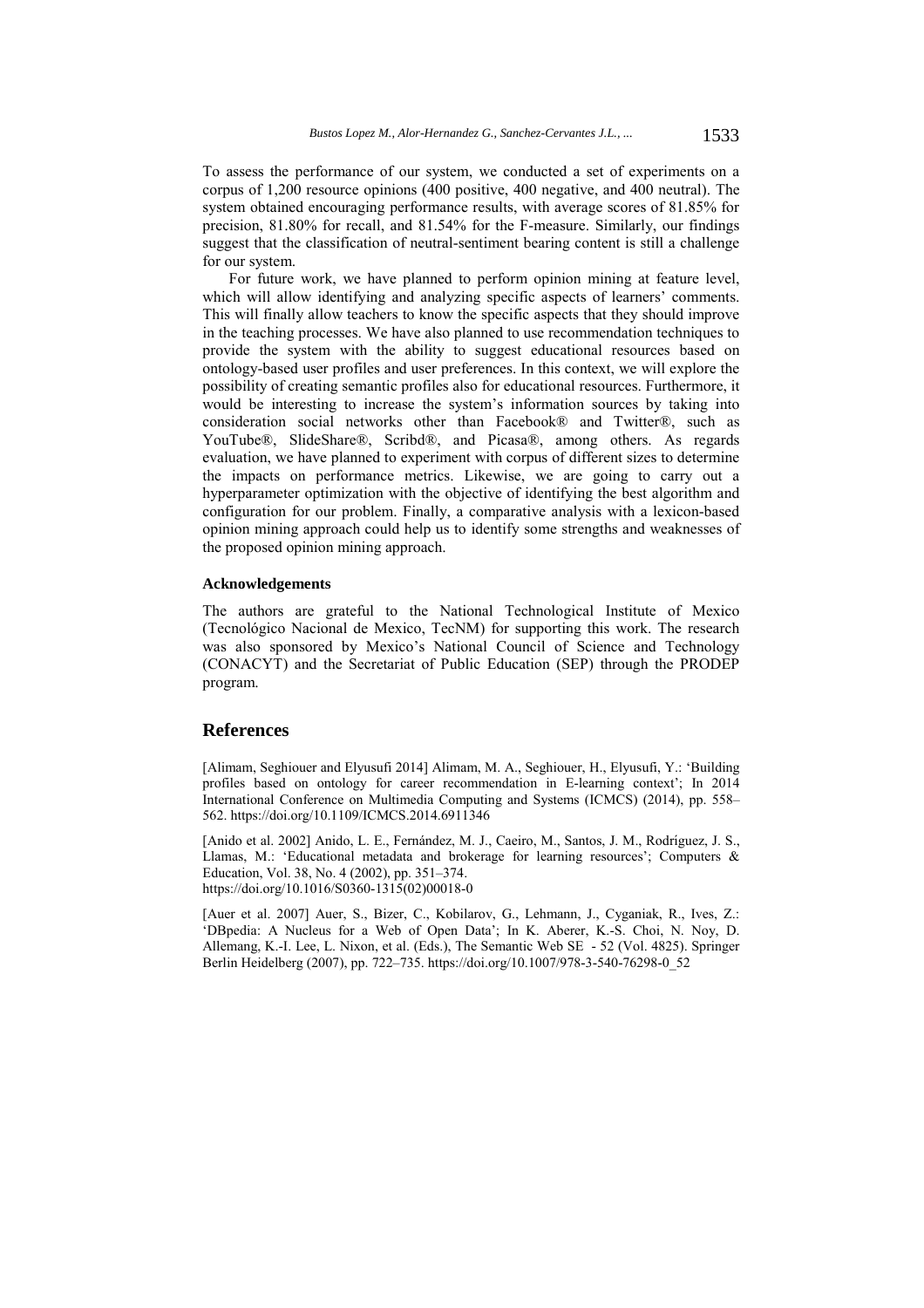[Baccianella, Esuli and Sebastiani 2010] Baccianella, S., Esuli, A., Sebastiani, F.: 'SentiWordNet 3.0: An Enhanced Lexical Resource for Sentiment Analysis and Opinion Mining.'; In LREC (Vol. 10) (2010), pp. 2200–2204.

[Brickley and Miller 2000] Brickley, an, Miller, L.: 'FOAF Vocabulary Specification'; (2000).

[Dhanalakshmi, Bino and Saravanan 2016] Dhanalakshmi, V., Bino, D., Saravanan, A. M.: 'Opinion mining from student feedback data using supervised learning algorithms'; In 2016 3rd MEC International Conference on Big Data and Smart City (ICBDSC) (2016), pp. 1–5. https://doi.org/10.1109/ICBDSC.2016.7460390

[Facebook 2018] Facebook: 'API Graph'; (2018).

[Google 2018] Google: 'Natural Language API'; (2018).

[Heiyanthuduwage, Schwitter and Orgun 2016] Heiyanthuduwage, S. R., Schwitter, R., Orgun, M. A.: 'A learning ontology with metadata and user profiles for enhancing accessibility of resources'; In 2016 IEEE Conference on e-Learning, e-Management and e-Services (IC3e) (2016), pp. 85–90. https://doi.org/10.1109/IC3e.2016.8009045

[Jansen 2014] Jansen, E.: 'NetLingo: The Largest List of Chat Acronyms and Text Shorthand'; NetLingo Inc. (2014).

[Kechaou, Ammar and Alimi 2011] Kechaou, Z., Ammar, M. Ben, Alimi, A. M.: 'Improving elearning with sentiment analysis of users' opinions'; In 2011 IEEE Global Engineering Education Conference (EDUCON) (2011), pp. 1032–1038. https://doi.org/10.1109/EDUCON.2011.5773275

[Kravvaris and Kermanidis 2017] Kravvaris, D., Kermanidis, K. L.: 'Opinion Mining for Educational Video Lectures'; Advances in Experimental Medicine and Biology, Vol. 989 (2017), pp. 235–243. https://doi.org/10.1007/978-3-319-57348-9\_20

[Leong, Lee and Mak 2012] Leong, C. K., Lee, Y. H., Mak, W. K.: 'Mining sentiments in SMS texts for teaching evaluation'; Expert Systems with Applications, Vol. 39, No. 3 (2012), pp. 2584–2589. https://doi.org/10.1016/j.eswa.2011.08.113

[Lewis 1992] Lewis, D. D.: 'Representation and Learning in Information Retrieval'; University of Massachusetts, Amherst, MA, USA (1992).

[Liu 2015] Liu, B.: 'Sentiment Analysis: Mining Opinions, Sentiments, and Emotions'; Cambridge University Press (2015).

[Martínez Cámara 2016] Martínez Cámara, E.: 'Análisis de Opiniones en Español'; (2016).

[Németh 2005] Németh, L.: 'Hunspell'; (2005).

[Ortigosa, Martín and Carro 2014] Ortigosa, A., Martín, J. M., Carro, R. M.: 'Sentiment analysis in Facebook and its application to e-learning'; Computers in Human Behavior, Vol. 31 (2014), pp. 527–541. https://doi.org/10.1016/j.chb.2013.05.024

[Rajput, Haider and Ghani 2016] Rajput, Q., Haider, S., Ghani, S.: 'Lexicon-Based Sentiment Analysis of Teachers' Evaluation' [Research article]; (2016).

[M. Rani, Nayak and Vyas 2015] Rani, M., Nayak, R., Vyas, O. P.: 'An ontology-based adaptive personalized e-learning system, assisted by software agents on cloud storage'; Knowledge-Based Systems, Vol. 90 (2015), pp. 33–48. https://doi.org/10.1016/j.knosys.2015.10.002